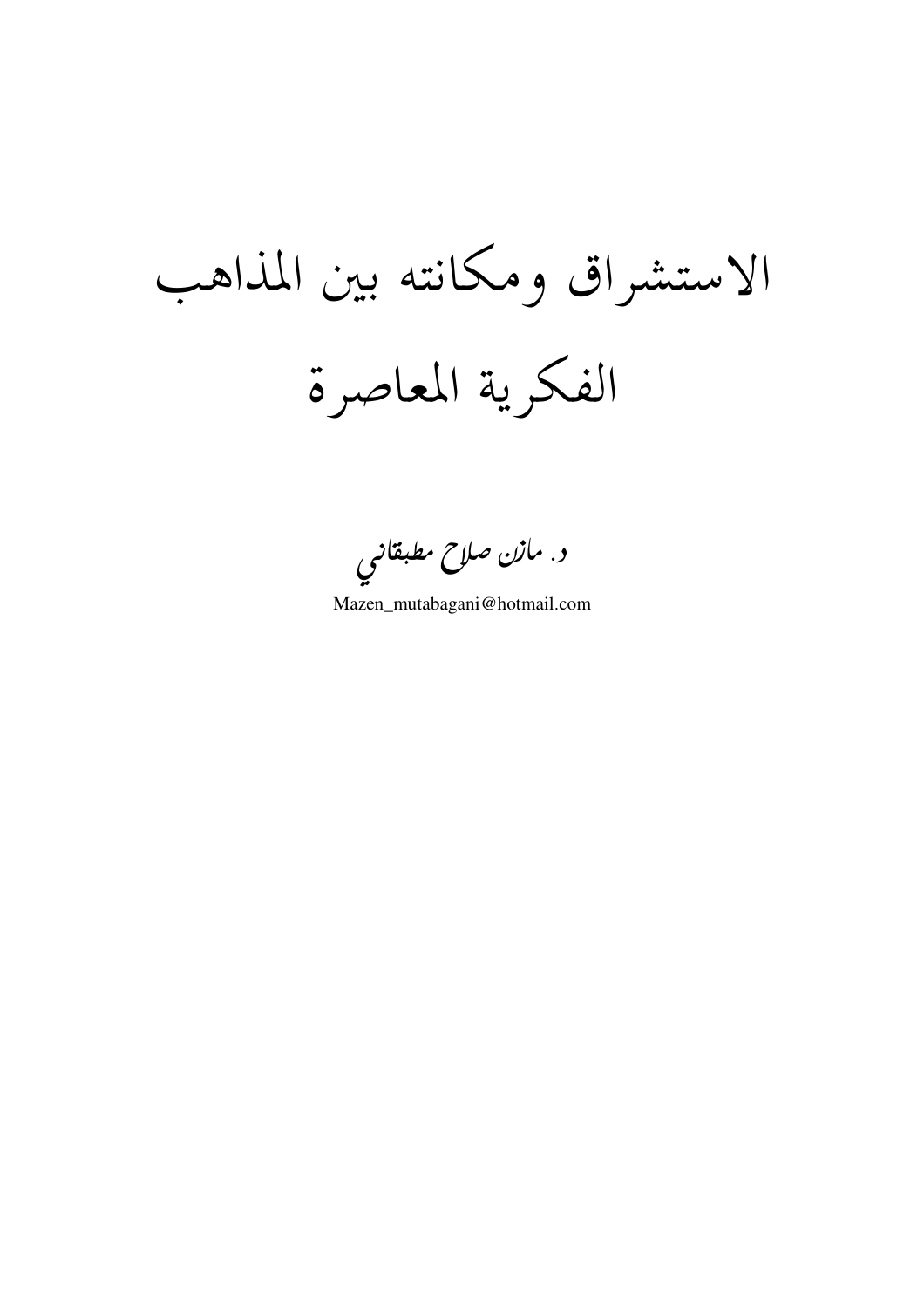## المقدمة

عرف المسلمون في القديم الكتابة في الأديان والفرق والمذاهب اهتماماً منهم بمعرفة هذه الفرق وبيان موقف الإسلام منها، وحرصاً منهم على الدفاع عن الإسلام كما يعتنقه أهل السنَّة والجماعة أو الغالبية العظمي من الأمة. ومن هذه الكتب الفصل في الملل والنحل وكتاب الفرق للبغدادي ومقالات الإسلاميين للأشعري وغيرها كثير.

وظهرت في تاريخ الأمة اتجاهات فكرية كثيرة حداً ومذاهب وطوائف كالشيعة والباطنية والأشاعرة والمعتزلة والمناطقة وغيره ولقد تصدى لها العلماء المسلمون بحثاً في معتقداهًا وأفكارها وأعلامها والرد على الانحرافات في تلك المعتقدات دفاعاً عن الكتاب والسنّة.

وظهرت في العصر الحاضر كتابات تحت عنوان الغزو الفكري أو الاتحاهات الفكرية المعاصرة وأصبحت هذه الاتحاهات إحدى المواد الدراسية في المرحلة الجامعية. وقد نال الاستشراق مكانة بارزة ضمن الحديث عن الغزو الفكري وكذلك ضمن الاتجاهات الفكرية المعاصرة أو التيارات الفكرية المعاصرة.

وتعود بداية الاهتمام بالاستشراق إلى المرحلة التي وقعت فيها معظم البلاد العربية الإسلامية تحت وطأة الاحتلال الغربي وكان للمستشرقين والاستعماريين اهتمام كبير بثقافة الأمة الإسلامية وعقيدها وتاريخها ومختلف المجالات المعرفية الخاصة بما. كما تولى المستشرقون مسؤوليات وزارات التربية والتعليم فكان لهم اليد الطولى في وضع المناهج الدراسية حتى أصبح التعليم في العالم العربي والإسلامي ينقسم إلى نوعين من التعليم: التعليم الشرعي والتعليم المدني. وظهرت في العالم الإسلامي الحركات التحررية الحقيقية على أيدي العلماء العاملين فكان في الجزائر على سبيل المثال جمعية العلماء المسلمين الجزائريين وعلى رأسها الشيخ عبد الحميد بن باديس فكتب يرد على كثير من افتراءات المستشرقين والمسؤولين الفرنسيين في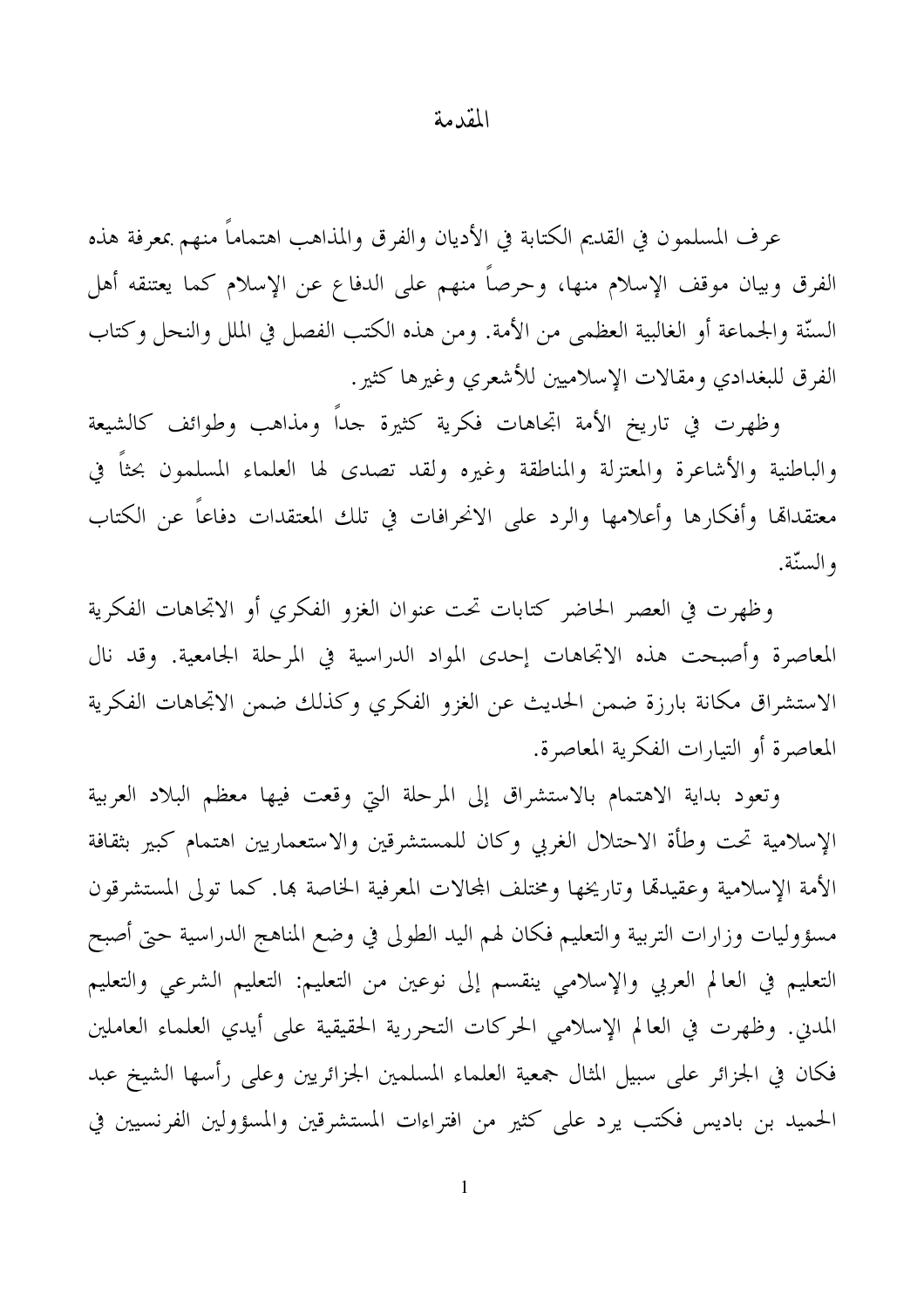تمجمهم على الإسلام كما كان يتابع الصحافة الفرنسية حتى إنه كتب ذات مرة ( جريدة الطان وسياسة وخز الدبابيس)

ولكن لم يظهر تخصص أو كتابات متخصصة في الرد على المستشرقين حتى مع وجود بعض الكتابات المحدودة كرد الشيخ محمد عبده على الفيلسوف الفرنسي رينان وهناتو وما كتبه الأستاذ محمد كرد علي وغيرهم عن الاستشراق.

ولعل أول من تنبه إلى أهمية دراسة الاستشراق دراسة منتظمة هو الشيخ الدكتور مصطفى السباعي الذي يمكن أن نعدّه بحق رائد دراسة الاستشراق في العصر الحاضر حيث زار المستشرقين في معاقلهم وكلياقمم وجامعاقمم ودخل معهم في محاورات ومناظرات. وكم كتب رحمه الله في مجلته (حضارة الإسلام) كما نشر كتاباً مهماً في هذا المحال يرد علمي جولدزيهر وهو كتابه ( السنّة ومكانتها في التشريع الإسلامي). الذي صدرت طبعته الأولى عام ١٣٦٨هــــ(١٩٤٩م) هذا بالإضافة إلى كتابه القيم الصغير ححماً الكبير في أهميته وقيمته العلمية (الاستشراق والمستشرقون ما لهم وما عليهم). وبإمكاننا أن نضيف كذلك كتابه القيم عن المرأة بعنوان ( المرأة بين الفقه والقانون) ولعل ممن شارك في الريادة كذلك الدكتور محمد البهي رحمه الله في كتابه: **الفكر الإسلامي الحديث وصلته بالاستعمار الغربي** الذي 

ولكن ما أهمية دراسة الاستشراق وما موقعه بين المذاهب الفكرية المعاصرة؟ صحيح أن الغرب ألغي مصطلح استشراق في المؤتمر الدولي للجمعية الدولية للمستشرقين (عـــام ١٩٧٣م) التي أصبحت تسمى " الجمعية الدولية للدراسات الإنسانية حول آسيا وأفريقيا" ثم أصبحت "الجمعية الدولية للدراسات الأسيوية والشمال أفريقية" ، ولكننا في العالم الإسلامي ما نزال نصر على هذا المصطلح. وقد يكون للغرب مبرره في رفض التسمية وللمسلمين مبرَّراهَم في الاحتفاظ بمذا الاسم. ومهما يكن الأمر فإننا في العالم الإســــلامي نَعُدُّ الاستشراق (الدراسات العربية والإسلامية في الغرب) من المواد التي تدرس ضمن مقررات الدراسات الإسلامية بصفته أحد المذاهب الفكرية الهدّامة، ولذلك فإن العديد من الكتــب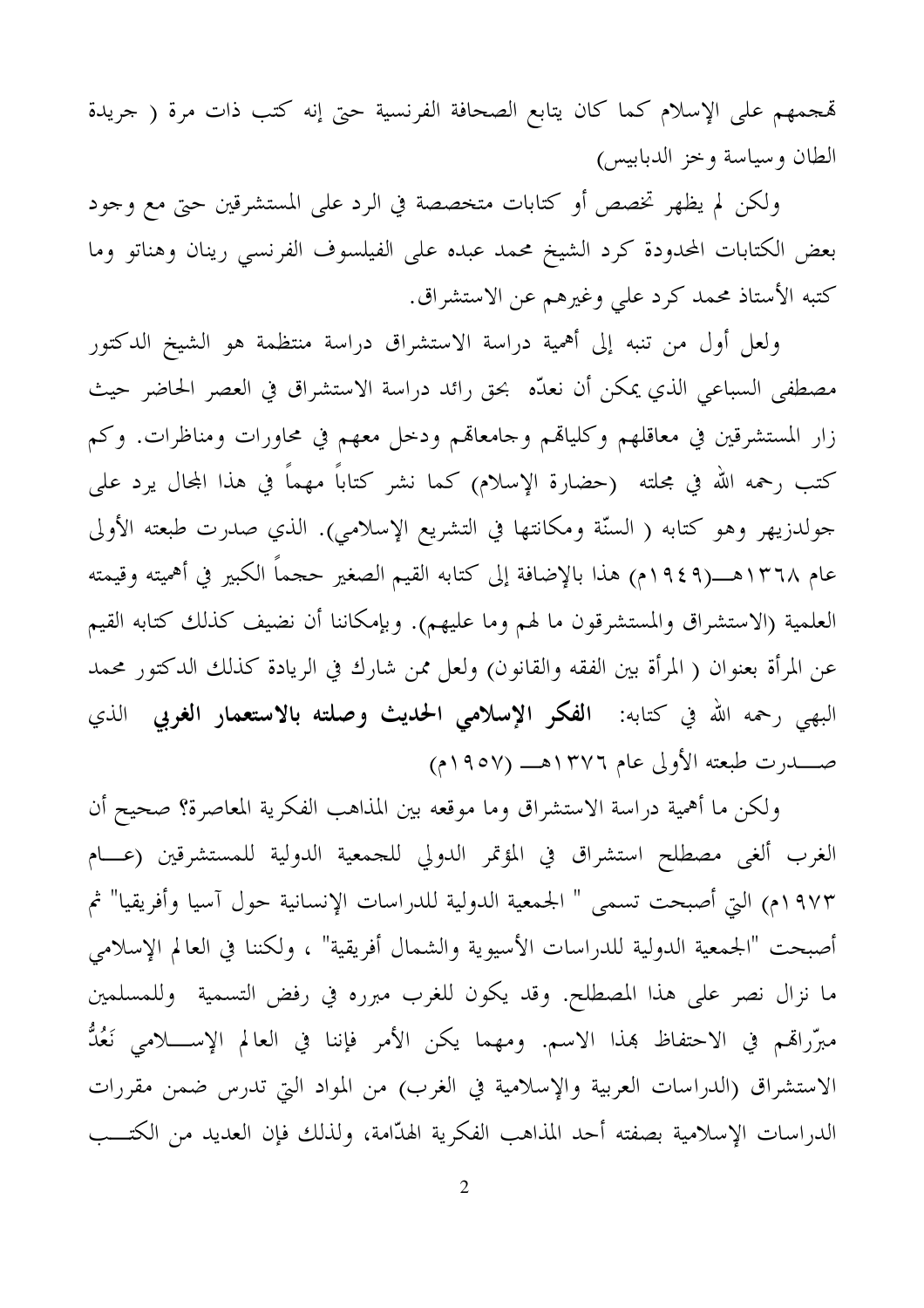المتخصصة في الاتحاهات الفكرية أو المذاهب الفكرية المعاصرة تحعل الاستشراق أحد هـــذه المذاهب أو الاتجاهات. وتتناول الاستشراق بصورة نمطية مكررة نشأة الاستشراق، دوافـــع الاستشراق، وأهدافه، ومدارسه الجغرافية أو الفكرية.

ولكن الحقيقة أن مصطلح استشراق ما زال قائماً في الغرب حتى وإن تخلوا عنه رسمياً فهذه شبكة المعلومات العالمية أو الشبكة العنكبوتية (الإنترنت) تقدم آلاف المواقع المتخصصة في الاستشراق قديماً وحديثاً. فهم وإن تخلوا عنه في العلن فإنه ما زال قائماً في أدبيالهم وفي نشاطاتهم الفكرية المعاصرة.

فهل الاستشراق حقاً أحد المذاهب الفكرية أو الاتحاهات الفكرية ؟ وهل ينطبق على الاستشراق ما ينطبق على الوجودية أو الماركسية أو العولمة أو الماسونية ؟ هل يمكن البحث في الاستشراق بعيداً عن مثل هذا التصنيف ؟وهل يمكن البحث فيه دون الأفكار المسبقة بأن الاستشراق شر كله؟

ينوي الباحث في هذا البحث محاولة التوصل إلى أسباب تصنيف الاستشراق ضمن الأفكار الهدَّامة بمدف الخروج من الأفكار المسبقة محاولاً التوصل إلى جعل الاستشراق ضمن دراسة الغرب دراسة شاملة بحيث لا تأخذ دراستنا لهم في مجال الدراسات العربية الإسلامية أكثر مما يجب. ويمكن أن نتساءل هل يشغل الغرب نفسه بما نقوله عنه ،وهل جعل لهذا الأمر أقساماً علمية ؟

وينبغي أن ندرك أنَّ الدراسات العربية الإسلامية في الغرب تستمد قولها وانتشارها من خلال الإمكانات الضخمة المتوفرة لها التي تكفل لها الانتشار في أنحاء العالم ، فرابطة دراسات الشرق الأوسط الأمريكية تضم آلاف الباحثين من شتى أقطار الأرض، فهل نسعى نحن في العالم الإسلامي إلى دراسة أنفسنا وتكوين الرابطات المتخصصة في ذلك ويكون لنا يد في توجيهها الوجهة التي توضح الصورة الحقيقية للإسلام والمسلمين مع اعتبار أن دراسة الإسلام والمسلمين حق من حقوق أي شعب يريد أن يقوم بهذه الدراسة.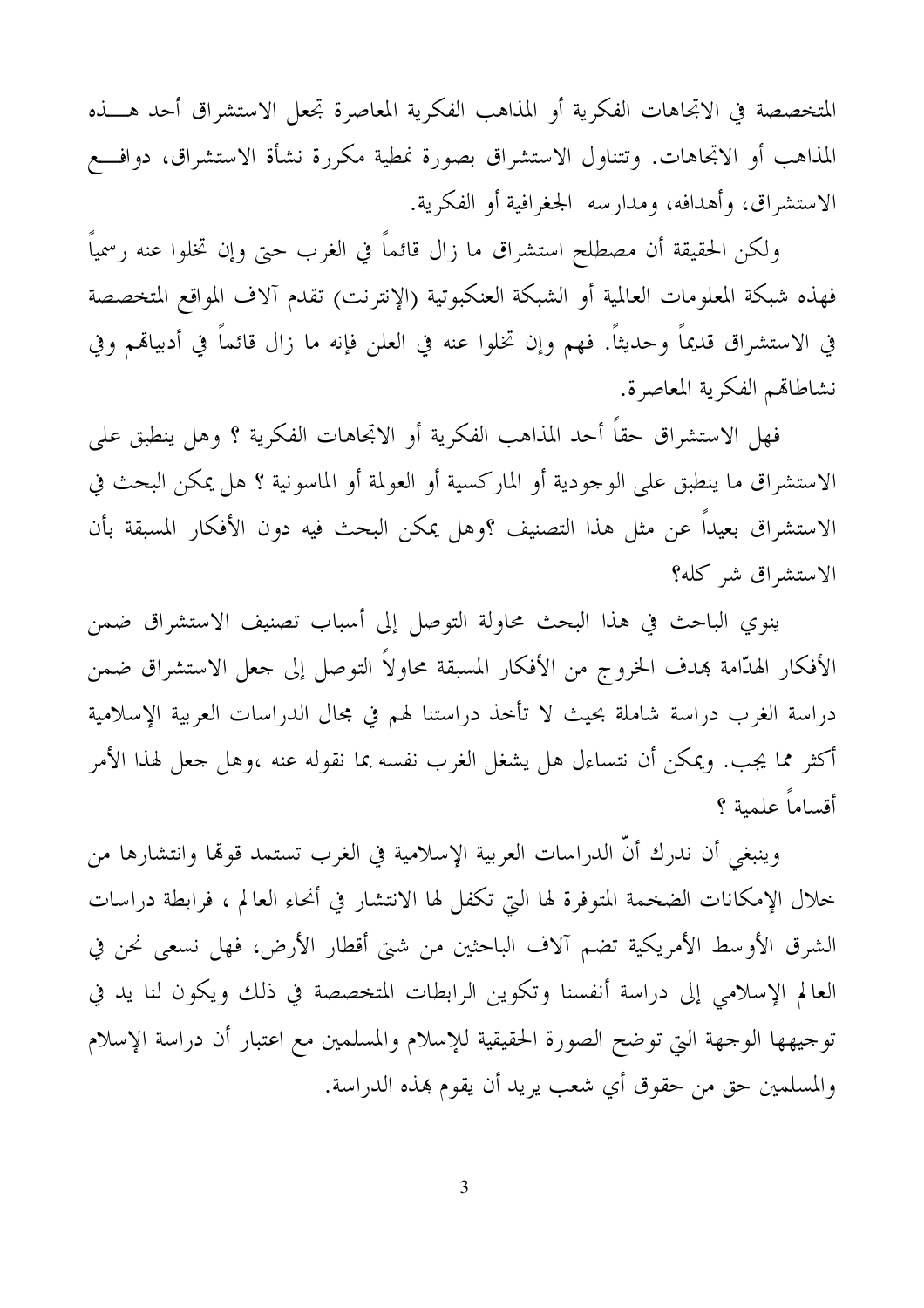هذا وسوف ينقسم هذا البحث إلى مبحثين أحدهما موقف العلماء المسلمين في كتاباقمم حول الغزو الفكري والاتجاهات الفكرية المعاصرة من الاستشراق. أما المبحث الثاني فهو أين يجب أن تقع دراسة الاستشراق في العصر الحاضر.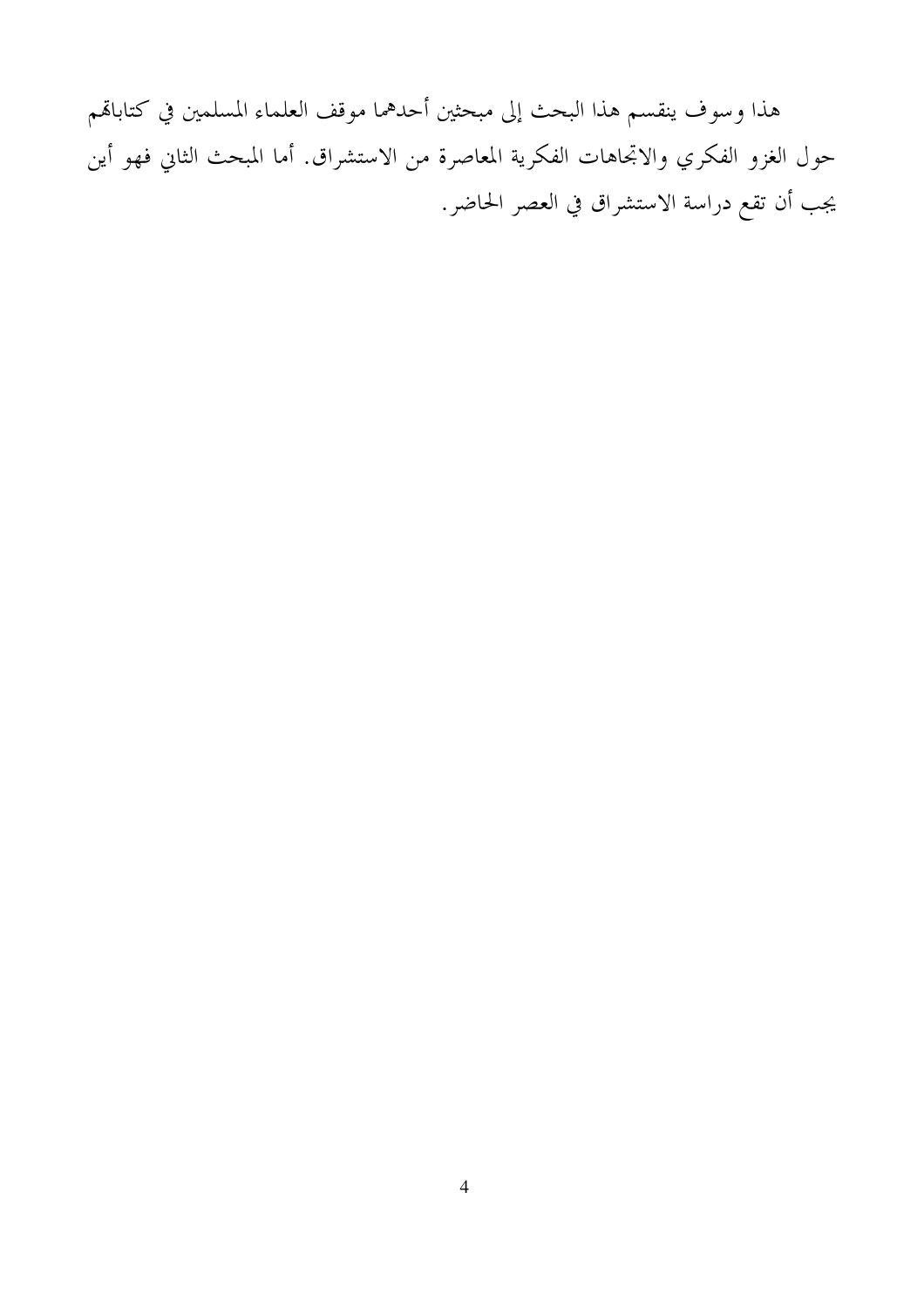## المبحث الأول

الاستشراق والغزو الفكرى والاتجاهات الفكرية المعاصرة

يمكننا أن نبدأ بتعريف التيارات الفكرية المعاصرة بألها المذاهب التي يتخذها مجموعة من الناس ويعتنقوها ويسعون إلى نشرها وترويجها بكل الوسائل المتاحة لهم. ولهذه المذاهب أدبيالها وأعلامها ومصادرها ومناهجها. وقد تكون هذه التيارات فلسفية أو اجتماعية أو دينية. ولعل من المذاهب الفكرية المعاصرة التي اتفقت معظم الكتب في دراستها الوجودية والبهائية والقاديانية والشيوعية والاشتراكية والرأسمالية. ولهذه المذاهب أعلامها الذين لا يمكن فهمها إلاَّ من خلال سيرهم (كما فعل العقاد بالشيوعية) وكتابالهم ونشاطالهم.

وقبل أن نحدد فيما إذا كان الاستشراق أحد المذاهب الفكرية المعاصرة نتناول أولاً بعض ما كتبه عدد من الباحثين المسلمين حول الاستشراق. وقد وجدت أن جامعة الإمام محمد ابن سعود الإسلامية حينما عقدت مؤتمراً حول الفقه الإسلامي عام ١٣٩٦هـــ جعلت محوراً من محاوره الغزو الفكري ونشرت هذه البحوث في كتاب تحت عنوان (الغزو الفكري والتيارات المعادية للإسلام ) وقد جاء الحديث عن الاستشراق في أكثر من بحث حيث جاء في أحدها قول الباحث عن الدراسات الاستشراقية بألها " دراسات في كثير من نواحيها تتميز بالصبر والجلد ومحاولة الاستيعاب والتحليل، ولكنها في نفس الوقت تحتوي على أخطاء جسيمة : عمداً أو جهلاً ثم هي في غالبها لم يقصد هِا خدمة العلم والفكر، ولإشباع رغبة خاصة أو عامة في البحث والاطلاع، وإنما كانت في جملتها خدمة مباشرة للدول الاستعمارية أو للكنائس الأوروبية، بغرض تطويق الإسلام وضربه على وعى به وبصر به واقتلاع جوهره الحي النابض الذي يشكل أكبر الأخطار بالنسبة لهم."(`)

<sup>`–</sup> عبد الستار فتح الله سعيد. " الغزو الفكري والتيارات المعادية للإسلام " في **الغزو الفكري والتيارات المعادية للإسلام** " (بحوث مؤتمر الفقه الإسلامي عام ١٣٩٦) .الرياض: جامعة الإمام محمد بن سعود الإسلامية ١٤٠٤هـــ- ١٩٨٤م. الصفحات ١٧٥–  $.7<sub>A</sub>$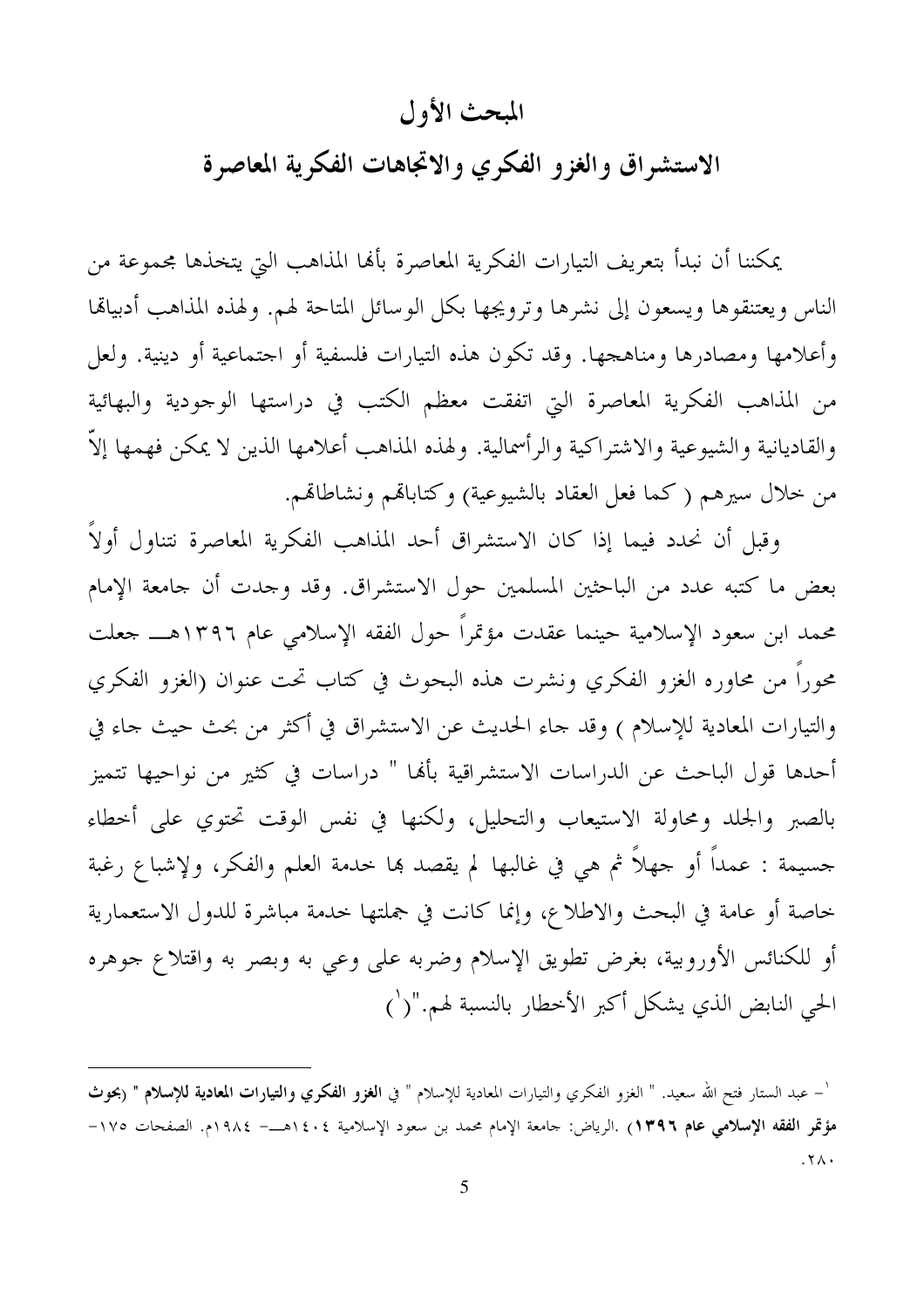ويضيف الباحث قائلاً: "ومن ثم حفلت هذه الدراسات بضروب التشكيك، والنقد الجائر ، وانطلقت منها الشبهات المدروسة واحدة تلو الأخرى، طعناً في كل نواحي الإسلام بدءاً بالقرآن العظيم ذاته، وانتهاءً بسنة النبي صلى الله عليه وسلم وروالها وما بين ذلك من الهام النبي صلى الله عليه وسلم وأصحابه، وكمس لكل معالم المحد والخير في التاريخ الإسلامي المشرق، حتى لنستطيع القول أنه لم تسلم ناحية واحدة من نواحي الإسلام: عقيدة ومنهجاً ونظاماً وتطبيقاً وتاريخاً وأمة بل أرسلت عليها سهام حاقدة من هذه الدراسات المنظمة..."  $\mathcal{C}^{\mathcal{L}}$ 

وكتب عبد الكريم الخطيب في بحثه المقدم للمؤتمر السالف الذكر يذكر أن الاستشراق "حركة ولدت في هذا العصر الحديث ، وهي — في ظاهرها– حركة علمية يراد بما دراسة التراث الشرقي في معتقداته وآدابه، ولكنها تبغي من وراء هذا التعرف على منابع هذا التراث، محاولة صرف أهله عنه ليولوا وجوههم شطر الغرب ويتعلقوا بركاب حضارته."(٢) ويشير فيما بعد إلى أن معظم المستشرقين " قد غلبتهم العصبية على أن يقولوا كلمة الحق وأن ينطقوا بما في أيديهم من شواهد، فقد كابروا ، ولجَّوا في الضلال، ورموا الإسلام بكل ما تحمل صدورهم من غل، وما تنفث أقلامهم من سم، حتى فضح ذلك عند من لا يعرفون الإسلام من قومهم حين رأوا سباباً وشتائم لا تتفق مع منهج العلم، الذي من شأنه أن يعرض الحقائق، ويترك للناس الحكم عليها، دون أن يمزجها بمرارة الحقد ، ونفثات عداوته.."(<sup>٤</sup>)

وكتب أحمد بشير حول " الغزو الفكري الاستشراقي" حيث ذكر أن أهداف الاستشراق تتلخص فيما يأتي: التمهيد لاستعمار العالم الإسلامي  $-\tau$ 

<sup>٢</sup>– المرجع نفسه، ص ٢٢٩. <sup>٣</sup>–عبد الكريم يونس الخطيب. " الغزو الفكري والتيارات المعادية للإسلام: القسم الرابع" في بحوث مؤتمر الفقه الإسلامى، مرحع سابق، الصفحات ٣٩١-٤٥٩. <sup>٤</sup>–المرجع نفسه ص ٤٤١.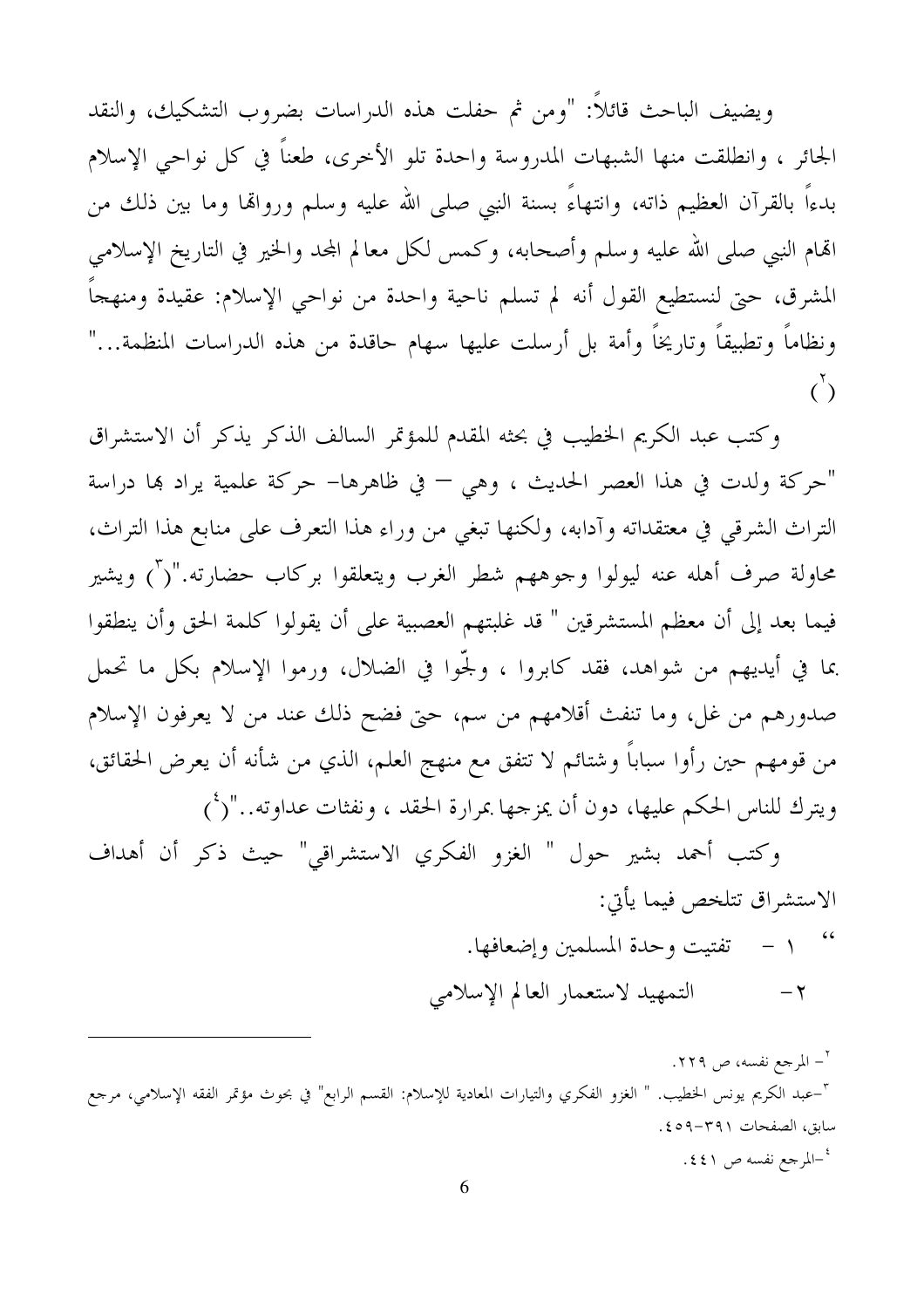استغلال الثروات والانتقام من المسلمين الذين قاموا في القرون الوسطى في  $-\tau$ وجه المسيحية" . ويضيف قائلاً :" وإننا لنجد في دراسات المستشرقين الأدبية والإسلامية تركيزاً حول أهدافهم لإيجاد التخاذل الروحي والشعور بالنقص في نفوس المسلمين وحمهلم على الخضوع للتوجيهات الغربية."(°)

وتناولت الدكتورة عائشة عبد الرحمن ( بنت الشاطئ ) هذا الموضوع بأسلوب مختلف حيث جاء في كتابها القيم (تراثنا بين ماض وحاضر) عن المستشرقين قولها (وعلماء الاستشراق بشر مثلنا، يتعصبون لدينهم وقومياتهم مثلما نتعصب لديننا وقوميتنا . وما ينبغي أن نلومهم على هذا التعصب أو نغضب لعجزهم عن التجرد من أهوائهم، وإنما نحن هنا بصدد قضية علمية وتاريخية، تلزمنا بأن نكون على وعي بما لابس عمل أكثر المستشرقين من انحراف لم يكن منه بد، بحكم ما استهدف الاستشراق في نشأته الأولى من خدمة الكنيسة."(`)

وتضيف المؤلفة قولها:" وليس عليهم بأس في أن يقولوا ً فينا ما يقولون، متى كانت أقوالهم معبرة عن رأي لهم أو صدى لاستهوائهم بما راج في بيئالهم من أقاويل عنّا، لكن البأس كل البأس أن يحمل " البحث العلمي" وزر هذه الأهواء فتخرج بحوث لهم مشحونة بأباطيل يزعمون ألها مما هدى إليه استقراؤهم لتراثنا، ويفرضون له حرمة علمية حين يسوقون وشواهد من نصوص في التراث انحرف بما الهوى والتعصب، فضلوا ضلالاً بعيداً".(`)

ولعل نموذج الدكتورة عائشة عبد الرحمن لا يتكرر في محاولة الفهم العميق للاستشراق والاعتذار عنهم بأفمم يخدمون أهدافهم القومية والدينية فنعود إلى كتّاب آخرين فنحد باحثاً آخر يرجع نشأة الاستشراق إلى الحروب الصليبية فيذكر أن من أخطر نتائجها " الحرب

°– أحمد بشير، المرجع السابق، القسم الخامس الصفحات ٤٥٩–٤٩٧.

<sup>י</sup>عائشة عبد الرحمن (بنت الشاطئ).**تراثنا بین ماض وحاضر**) . القاهرة: دار المعارف ۱۳۸۹/۱۳۸۷هـــ الموافق ۱۹۶۸/۱۹۲۸م) ص ٥٣.

المرجع نفسه والصفحة نفسها.  $^{\vee}$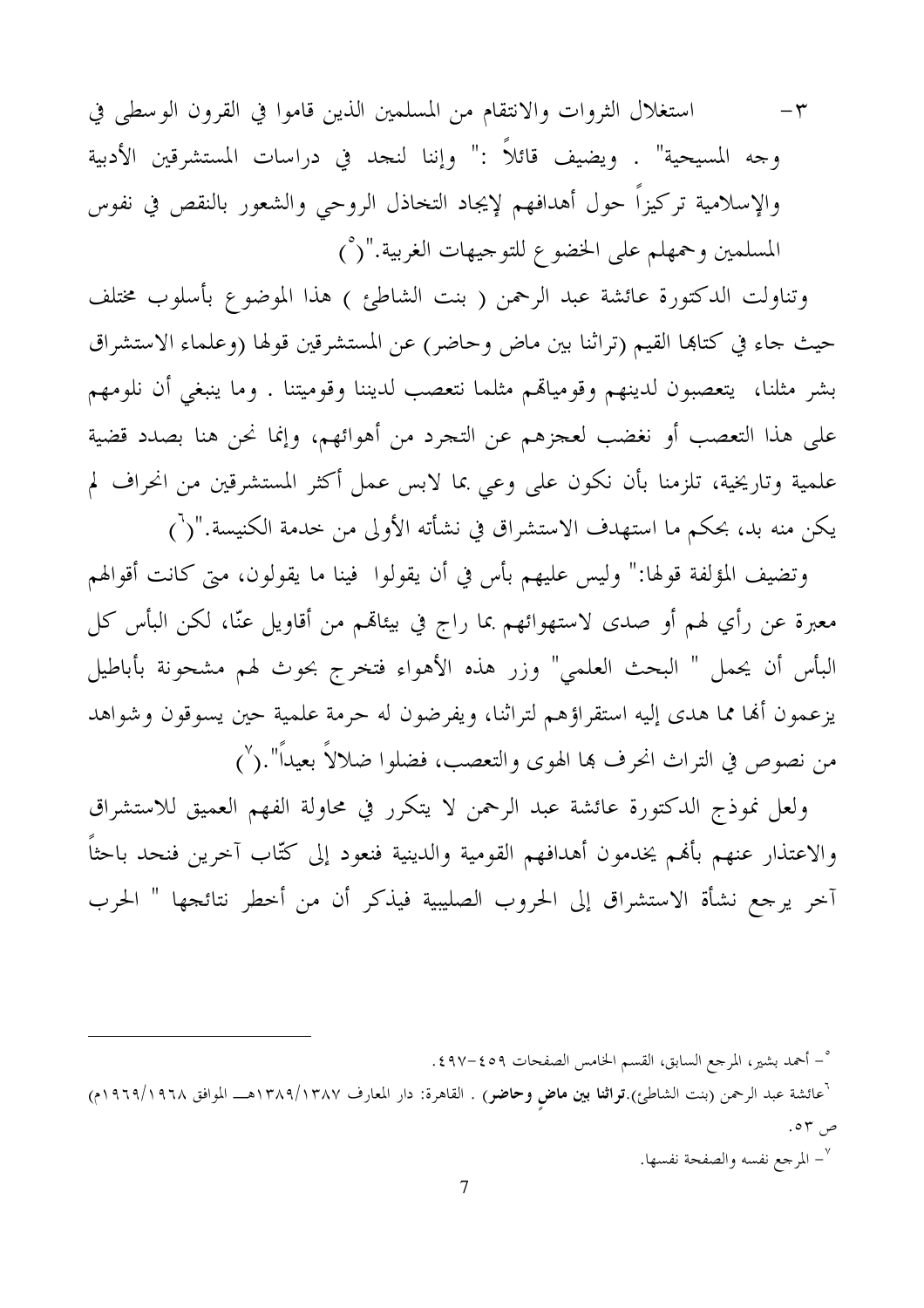العلمية والفكرية التي شنّها المستشرقون على المسلمين وظهور عدد من تلامذتمم والمعجبين بأفكارهم من المسلمين ممن أخذوا يرددون آراءهم ويروجون لمفترياقم."(^)

وتظهر الحماسة في كتابة الشيخ محمد الغزالي وكيف لا وهو في معرض الدفاع عن الشريعة ضد مطاعن المستشرقين( وهذا عنوان كتابه) فيكتب قائلاً :"إن الاستشراق كهانة جديدة تلبس مسوح العلم والرهبانية في البحث ، وهي أبعد ما تكون عن بيئة العلم والتجرد، وجمهرة المستشرقين مستأجرين لإهانة الإسلام وتشويه محاسنه والافتراء عليه."(°) ويزيد الأمر توضيحاً عند حديثه عن المستشرقين الأمريكيين بقوله:"والأمريكيون منذ دحلوا ميدان التبشير والاستشراق زادوا القوى المناوئة للإسلام شراسة وإصراراً وأمدوها بسيل موصول من المال والرجال فهي لا تبي تواصل هجومها العلمي والعملي ودعايتها الماهرة ، ونحن نعرف أن من حق غيرنا التمسك بدينه والدعوة إليه واستقبال الداخلين فيه ، إلاّ أننا نقيّد هذا الحق بشرط واحد أن يكون بوسائل شرعية وصريحة. أما اختلاس عقائد الآخرين بالرغبة، أو الرهبة ، واستباحة الغش والكذب والمكر والرشوة فذلك ما نقف له بالمرصاد."(``)

ويعد باحث مسلم يعيش في بريطانيا الاستشراق ضمن القوى التي حاولت تدمير حضارات الأمم الشرقية بقوله:" ويجب أن نتذكر بأن الاستشراق لم يكن هو الاتحاه الوحيد الذي حاول أن يدمر حضارات الأمم الشرقية فهناك مجال آخر تعاون تعاوناً شديداً مع الاستشراق لخدمة الأهداف الاستعمارية ألا وهو علم الإنسان الذي غدا ابنا آحر للإمبريالية."(``)

ولم يغفل الباحثون المسلمون نظرة الغربيين لهذا المجال المعرفي فذكر محمد أحمد دياب أن الاستشراق "علم له أصوله ومقوماته وخططه وأهدافه ، ولا ننكر ما قام به المشتغلون به من

^\_ محمد رشاد سالم. المدخل إلى الثقافة الإسلامية. (الكويت: دار القلم، ١٤٠٥هــ/١٩٨٤م) ص ٨ °-محمد الغزالي. **دفاع عن العقيدة والشريعة ضد مطاعن المستشرقين**. (القاهرة: فمضة مصر، بدون تاريخ) ص ٣. ``\_ المرجع نفسه ، ص ٥. `` – آصف حسين. " المسار الفكري للاستشراق" ترجمة مازن مطبقاني . في **مجلة جامعة الإمام محمد بن سعود الإسلامية**. العدد السابع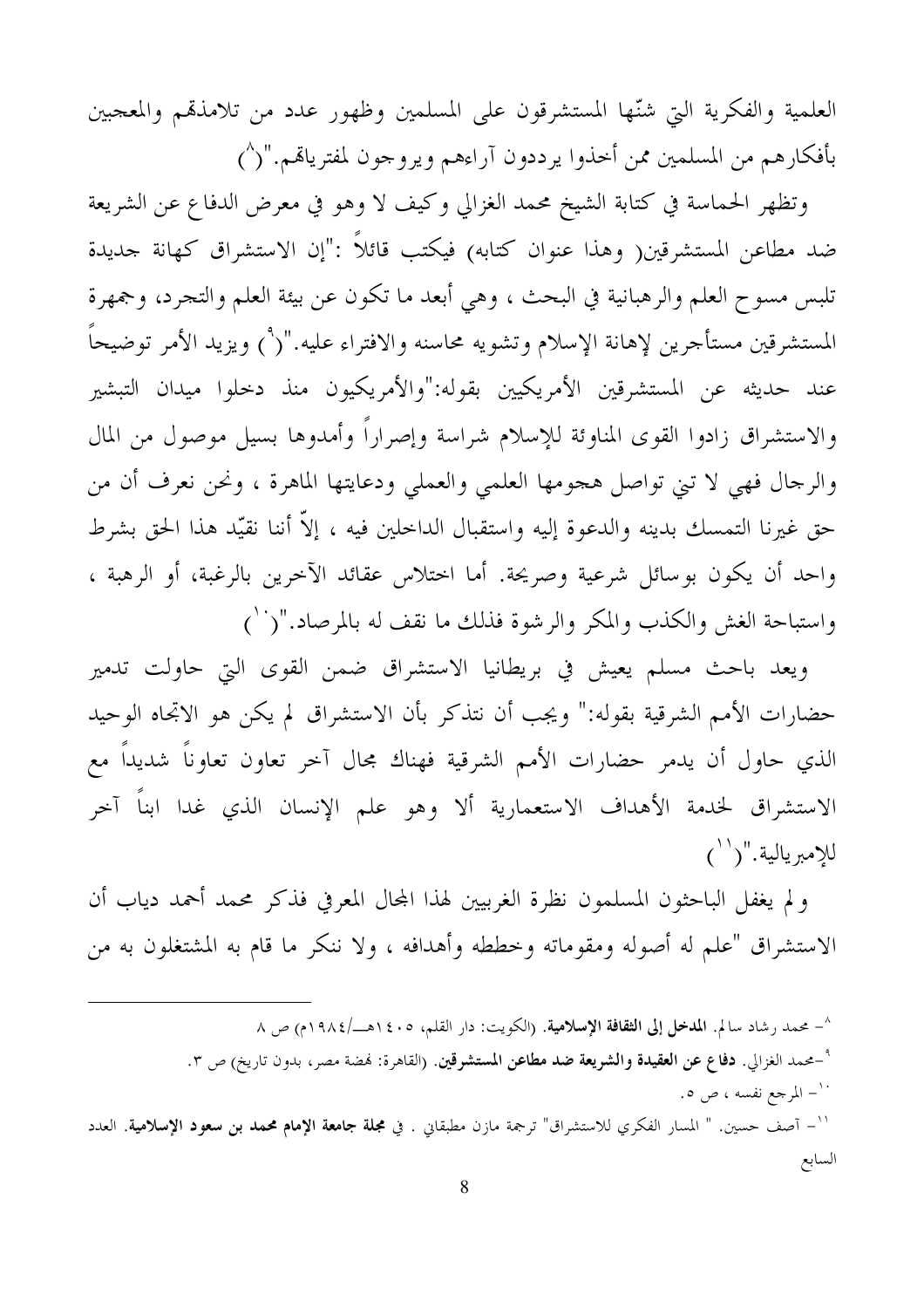بحوث ودراسات في الميادين العلمية المختلفة وفي العلوم الإسلامية بخاصة كانت بحق لها دورها الإيجابي وقيمتها العلمية كما كان لها أيضاً دورها السلبي."(``) ولكنه مع ذلك يرى أن " علم الاستشراق إنما هو حرب الكلمة التي شنها الغرب المسيحي على الشرق الإسلامي منذ القرن الثامن عشر وما زال يستخدمها ضدنا حتى الآن ، وإن لبست أثواباً مختلفة على مر العصور تحت شعار الموضوعية والمنهجية كي يحقق أهدافه."(١٣)

ويتنبه دياب إلى نظرة الغربيين أنفسهم إلى هذا المحال فيذكر أنه عندهم "مادة علمية معترف هما عالمياً ويكاد يكون ممثلاً في كل جامعة من الجامعات الغربية مع وجود أعداد كبيرة من الكوادر التخصصية في الميادين الاستشراقية."(<sup>١٤</sup>)

وكما ذكرنا أن الاستشراق عند كثير من الباحثين المسلمين إنما هو أسلوب من أساليب الغزو الفكري فقد كتب محمد عبد الفتاح عليان حول ذلك قائلاً:" ومن بين أساليب الغزو الفكري كان الاستشراق مغلفاً خطورته بشكل علمي واضعاً سمّه في عسل المنهج، والجديد فيه، غير أن خلق المسلم يقتضينا أن نقرر أن استغلال الاستعمار للاستشراق ليس معناه أن الاستشراق كله جملة وتفصيلاً دار في هذا الفلك، إذ لم نعدم من أدى به إنصافه إلى بيان الحقيقة ، ولئن كان هؤلاء قد نقلوا من حقيقة الحضارة الإسلامية أصالتها وأفادوا هما الغرب في فمضته فإن هذا قد اعترف به منصفون منهم وإن قلُّوا."(° )

ويتناول عدنان الوزان الاستشراق على أنه اتجاه فكري يعني بدارسة الحياة الحضارية للأمم الشرقية بصفة عامة ودراسة حضارة الإسلام بصفة خاصة.كما يتناوله من ناحية أهداف الاستشراق حيث يرى أن الاستشراق انطلق من فكرة واحدة إنما هي فكرة الغزو الاستعماري والعقائدي " بقصد التمكين للحضارة الغربية المسيحية المادية من السيطرة على الحضارة الإسلامية وإلغاء دورها في الحياة الاجتماعية والسياسية والأخلاقية والاقتصادية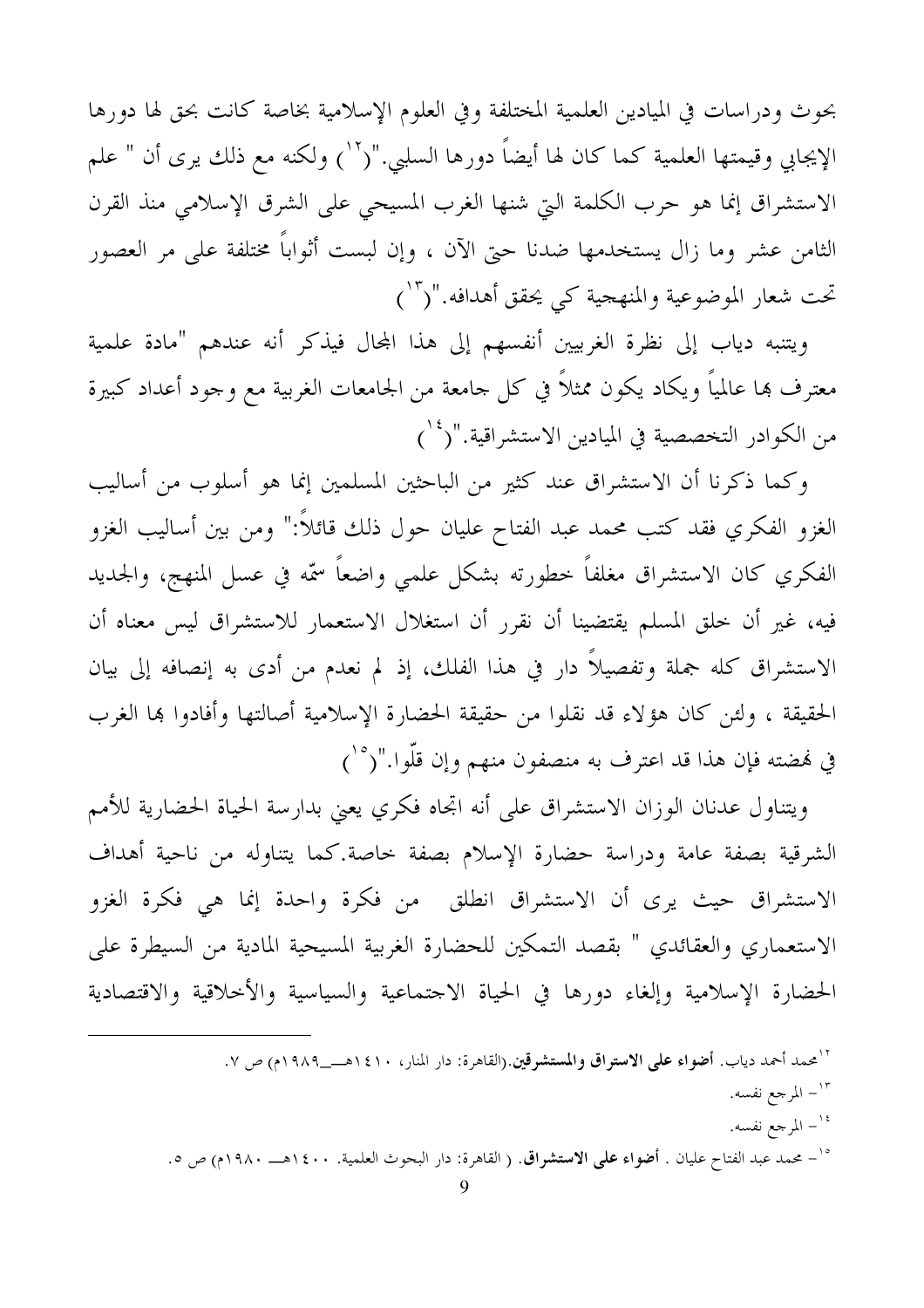وتشكيك المسلمين بدينهم ومحاولة إبعادهم وغيرهم عنه."(`` )ويؤكد الوزان هذا الأمر في مواقع أخرى من كتابه حيث يقول في موضع آخر:" إن من أهداف المستشرقين الوقوف في وجه الشعوب التي لا تدين بالإسلام ليمنعوهم من الدخول في دين الحق الدين الإسلامي بما يعملون جاهدين في تشويه الإسلام وتغيير الصورة الحقيقية لهذا الدين الحنيف وإن إظهار الإسلام بصورة محرفة مستكرهة أمام الشعوب غير المسلمة بقصد صدهم عن سبيل الله وما  $\left( \begin{smallmatrix} 1 & v \\ v & 1 \end{smallmatrix} \right)$ ' نزل من الحق. "

ولئن كانت الكتابات السابقة ركزت على الجوانب السلبية في الاستشراق لألها رأت أن الدراسات الاستشراقية التقليدية التي يرى البعض ألها بدأت بمدرسة اللغات الشرقية الحية اليت أسست في باريس عام ١٧٩٥ وترأسها في البداية المستشرق الفرنسي المشهور سلفستر دي ساسي ولم يعرفوا من الاستشراق أكثر من كتابات جولدزيهر وشاخت ومارجليوث ولامانس وغيرهم من كبار الباحثين الغربيين في الدراسات الإسلامية فإن رد الفعل اتسم في كثير من الأحيان بالحدة والقسوة والعنف. ولعل ذلك حق لهم حيث إن العقيدة والهوية هما أهم ما يملك الإنسان فكيف يرضى أن يسكت على الطعن فيهما. ولذلك قال عدنان الوزان:" وأيقنت أن ما كتب ضد هؤلاء المستشرقين إنما هو حق ، ولا أحد يلومنا إذا عزمنا على مقاومة هؤلاء المستشرقين وأخرجناهم من مكانتهم وأزحنا الأغشية التي يلفوفما على وجوههم ومنازلتهم منازلة الند للند في ميدان الجدل العلمي والمناظرة الموضوعية."(^`)

ومن خلال دراسة كتابات العرب والمسلمين الذين درسوا في الغرب أو تأثروا بالمناهج الفكرية الغربية فإن الاستشراق وإن كان لا يمكن تصنيفه ضمن المذاهب الفكرية كالماسونية أو الوجودية أو الشيوعية ولكنه اتجاه فكري معين يعتمد على الأسس الفكرية الغربية والمسلمات الغربية. فالغربي الذي مرَّ بمرحلة " التنوير" الغربية التي دعت إلى الفصل بين الدين

<sup>&</sup>lt;sup>11</sup> – عدنان محمد الوزان. **الاستراق والمسترقون: وجهة نظر** . مكة المكرمة: , ابطة العالم الإسلامي ، سلسلة دعوة الحق ، س٣ عدد٤١ ربيع الأول ١٤٠٤، يناير ١٩٨٤م. ص ١٩٧. <sup>١٧</sup>- المرجع نفسه ص ٣٧. <sup>١٨</sup> – المرجع نفسه ص ٨.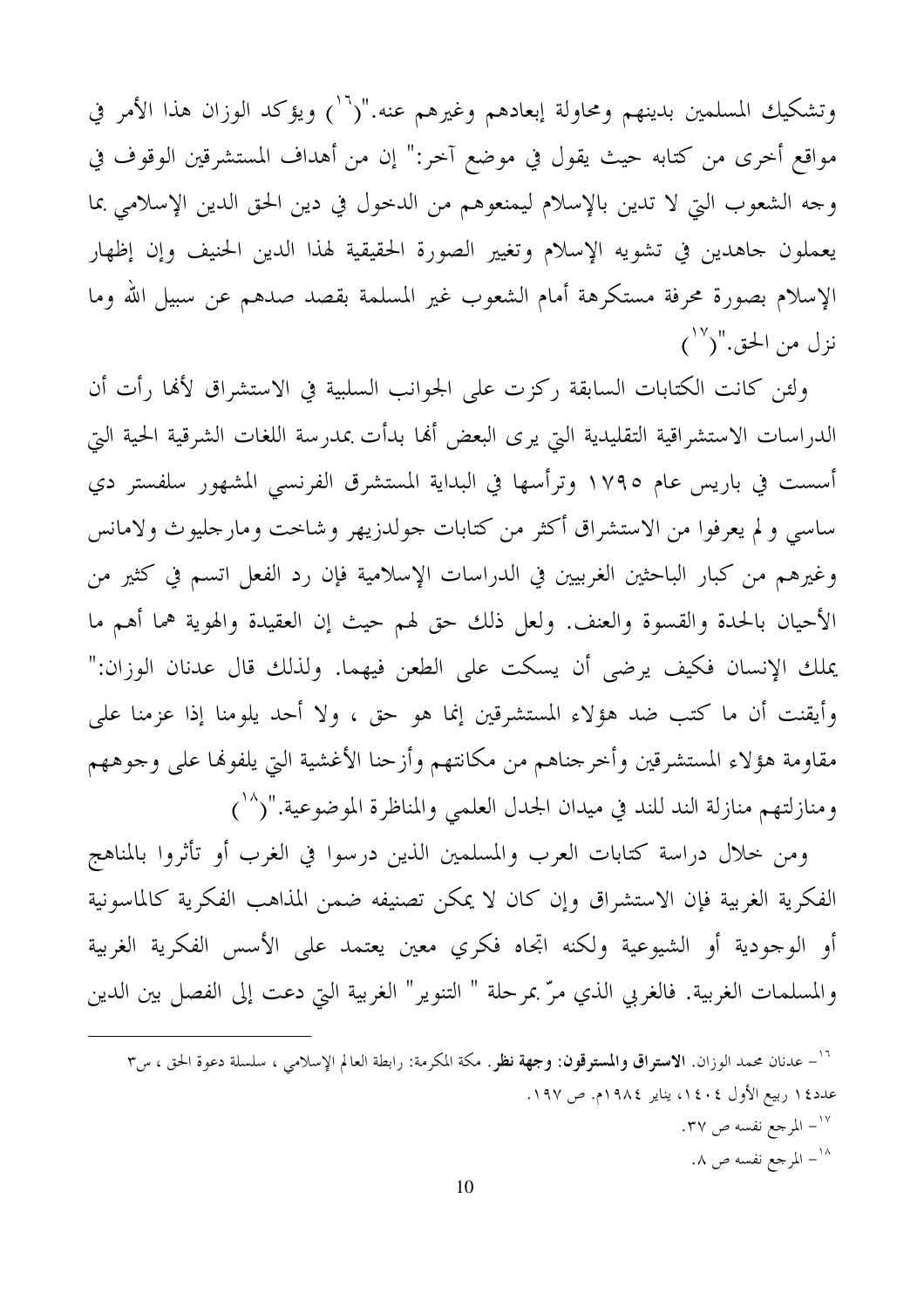والحياة أو العلمانية بأوسع معانيها، الغرب الذي حارب ما يسمى بالمقدس فأخذوا يناقشون كتبهم المقدسة ويخضعوها للتحليل والنقد، كما أن هذا الغرب الذي ظهرت فيه التيارات الفكرية التي تسمى الحداثة وما بعد الحداثة وانعكست هذه الأفكار والتيارات على الدراسات العربية الإسلامية فإنه أقرب إلى أن يكون اتجاه فكري معاصر يصلح أن يدرس ضمن الاتجاهات الفكرية المعاصرة.

ومما يؤيد هذا الأمر أنه ظهر عدد من الكتاب في العالم العربي لا يرون في التاريخ الإسلامي إلاَّ سلسلة من الدكتاتوريات الحاكمة وأن العالم الإسلامي لم يعرف الحكم العادل فهم قد أخذوا عن المستشرقين النظرة السلبية للتاريخ الإسلامي ولو ألهم نظروا بعين العدل والإنصاف لهذا التاريخ لرأوا أن الأمة الإسلامية رغم بعض الصفحات المظلمة في تاريخها شأها شأن أي أمة عظيمة إلاَّ أن المواطن المسلم كان عزيزاً وتمتع بكرامته الإنسانية إلى أبعد حد وإلاَّ فكيف ظهرت هذه الإبداعات العلمية التي ما زلنا لم نكشف كل كنوزها. كيف استطاع المسلمون أن يبنوا حضارة سامقة وهم كما تصورهم الكتابات الاستشراقية أو المتأثرة بالروح الاستشراقية مجموعة من المواطنين الذين يخضعون لحكام جبابرة كالحجاج أو غيره. ولعل من الطرائف أن تخصص كاتبة في مجلة سيّارة مقالتين أو أكثر للشعراء السود ومأساقم —كما تزعم– لتخرج من هذين المقالين أن الإسلام الذي حرم العنصرية نظرياً فإن المحتمع المسلم ظل عنصرياً قلباً وقالباً.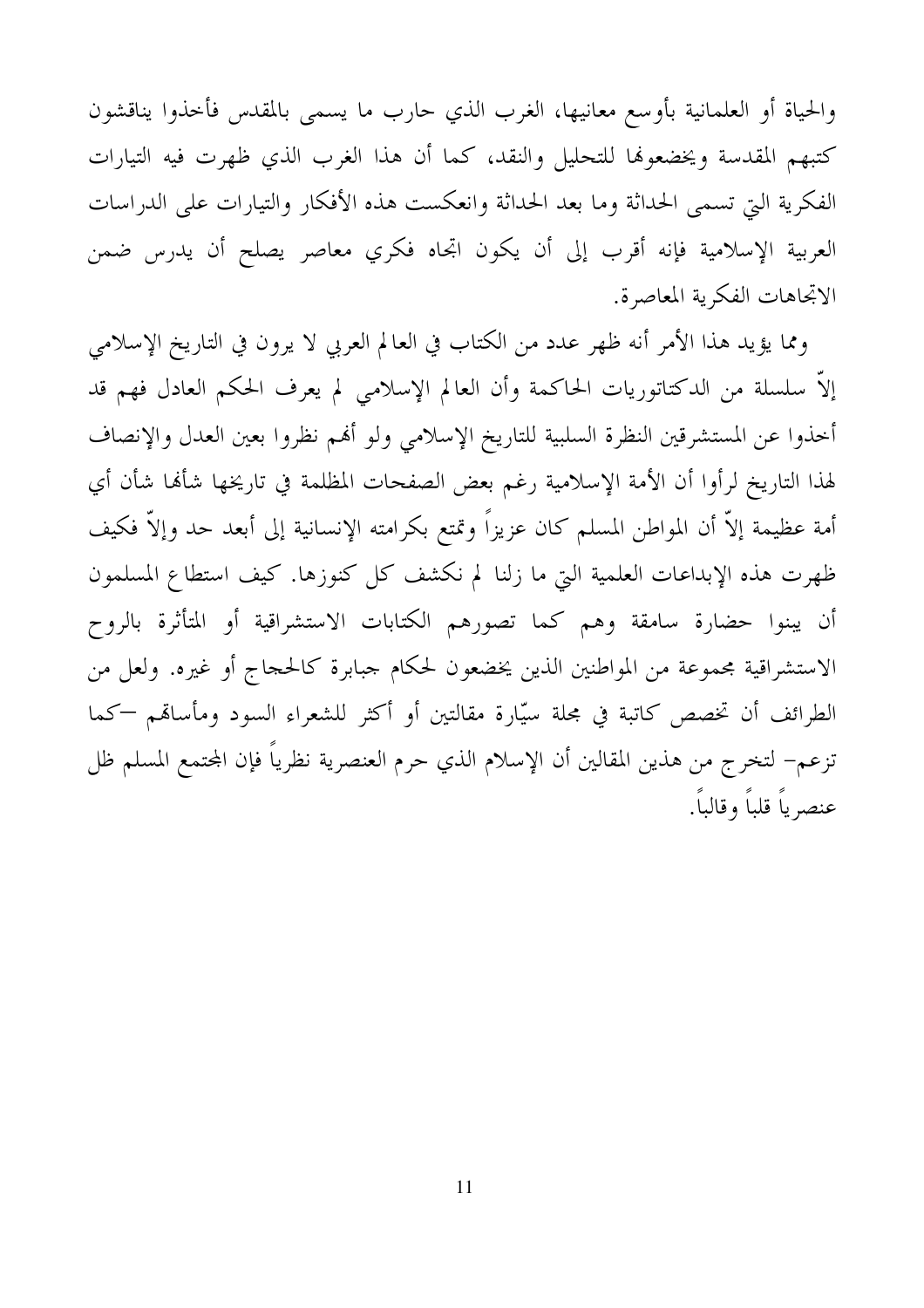## المبحث الثاني مكانة دراسة الاستشراق في العصر الحاضر

معرفة الآخر أمر نبه إليه القرآن الكريم في أكثر من موضع حيث أكد على أهمية الدعوة إلى الله بالحكمة والموعظة الحسنة والمحادلة بالتي هي أحسن.(ادع إلى سبيل ربك بالحكمة والموعظة الحسنة وجادلهم بالتي هي أحسن) كما أكد على أهمية الدعوة إلى الله وأوضح القرآن الكريم عقائد الأمم الأخرى وبخاصة أهل الكتاب فبين ما هم عليه من اعتقادات وسلوك. كما بيّن معتقدات المشركين وسلوكهم وأخلاقهم. وفي هذا إشارة قوية إلى أهمية معرفة الآخر حتى يستطيع أن يدعو المسلم إلى ربه على بصيرة كما جاء في قوله تعالى :(قل هذه سبيلي أدعو إلى الله على بصيرة أنا ومن اتبعني)

وقد أدرك علماء المسلمين منذ القرون الأولى أهمية معرفة الأمم والشعوب الأخرى ليس فقط من النواحي العقدية ولكن أيضاً من النواحي الاجتماعية والسياسية والاقتصادية والفكرية والثقافية وتعرفوا إلى الحضارات الأحرى وأخذوا منها ما ناسبهم وتركوا ما خالفهم. وكان من أهم الكتابات في المحالات العقدية ما كتبه ابن حزم في الملل والنحل وما كتبه البغدادي في الفرق وما كتبه الأشعري في مقالات الإسلاميين وما كتبه بعد ذلك ابن تيمية في اقتضاء الصراط المستقيم وغيره وما كتبه ابن قيم الجوزية كذلك. ويمكن أن نضيف إلى هذه الكتابات ما كتبه الجغرافيون العرب في وصف البلدان المختلفة.

ولما كان العصر الحاضر وبدأ احتكاك المسلمين بالاستشراق من حلال بدأ البعثات العلمية إلى دول أوروبا المختلفة والتي بدأت في فرنسا ثم غيرها من الدول الأوروبية ثم جاء العصر الحاضر وانطلقت البعثات إلى الولايات المتحدة الأمريكية وتجمع مئات الآلاف من الطلاب العرب والمسلمين هناك. كما كان للاحتلال الأجنبي لديار المسلمين دور في التعرف إلى الاستشراق وكتابات المستشرقين حول الإسلام والمسلمين.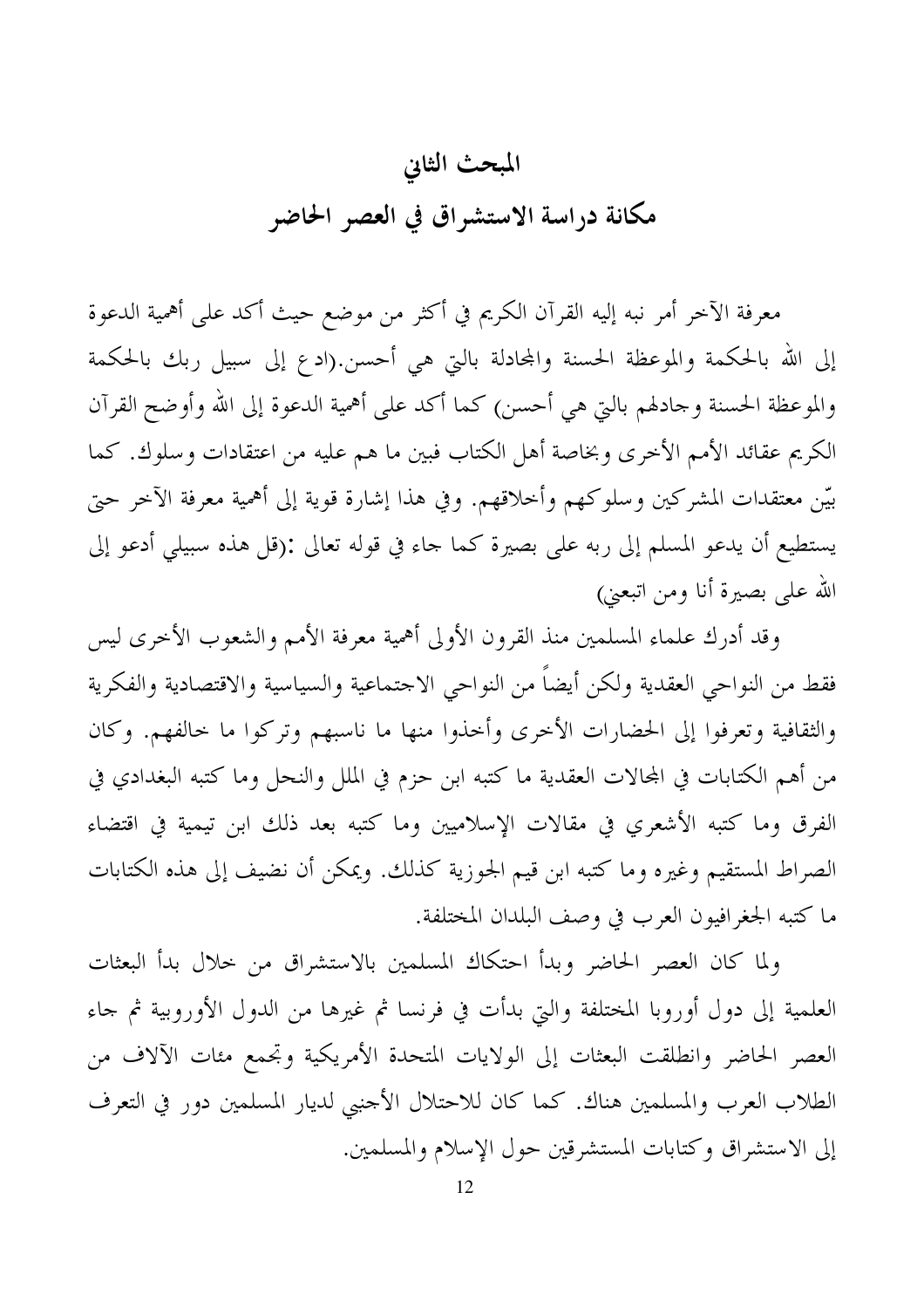ولكن دراسة الاستشراق بدأت من علماء الشريعة المسلمين الذين أخذوا على عاتقهم الذب عن هذا الدين فكان زعماء الحركات الإصلاحية وأعلام العلماء المسلمين هم الذين تصدوا للهجمة الاستشراقية على عقيدة هذه الأمة وتاريخها وتراثها الفكري والثقافي والحضاري. وبرز من هؤلاء كثير منهم الدكتور مصطفى السباعي ومحمد البهي وعبد الحميد بن باديس وغيرهم كثير.

وقبل حوالي عشرين سنة ظهر كتاب إدوارد سعيد حول الاستشراق فكان هذا إيذاناً بأن ثمة آخرون من حارج العلوم الشرعية يمكن أن يكتبوا في نقد الاستشراق والتعرف إليه عن قرب. فأحدث كتاب إدوارد سعيد ضجة في الغرب كما تناوله علماء المسلمين بالدراسة والنقد. فأصبح من اللافت للانتباه أن دارسة الاستشراق لم تعد مقتصرة على علماء الشريعة والدراسات الإسلامية المختلفة كالفقه والحديث والتفسير واللغة العربية فقد انضم إلى هؤلاء في السنوات الماضية أساتذة في مجال اللغة الإنحليزية وعلم الاجتماع والاتصالات والعلوم السياسية. ولعل أبرز من كتب حول الاستشراق من خارج التخصص في الدراسات الإسلامية إدوارد سعيد المتخصص في الأدب الإنجليزي المقارن. وهذا كتاب عدنان الوزان كذلك وهو متخصص في اللغة الإنجليزية، كما كتب عن الاستشراق الدكتور أبو بكر باقادر وهو متخصص في علم الاجتماع، أما في العلوم السياسية والإعلام فقد كتب الدكتور جمال الشلبي عدة بحوث تناول فيها الاستشراق المعاصر( ``).

وقد وجه النقد إلى الكتابات الإسلامية بألها تنطلق من العداء للاستشراق كما في كتابات أنور الجندي أو بعض الكتابات الأزهرية أو غيرها كتلك التي أشرنا إليها في بداية الموضوع. وقد أفاض فؤاد زكريا في نقد ما أسماه الاتحاه الديني في نقد الاستشراق حتى إنه أخذ على بعض الباحثين "الإسلاميين" أُلهم لا يعرفون التوثيق العلمي في كتابالهم أو أن أمانتهم العلمية ليست كما ينبغي. وقد يكون محقاً في بعض هذا النقد. ولكن الحقيقة أن علماء

<sup>&</sup>lt;sup>١٩</sup>–جمال الشلبي. ا**لعرب وأوروبا**: **رؤية سياسية معاصرة**. (بيروت: المؤسسة العربية للدراسات والنشر،٢٠٠٠م)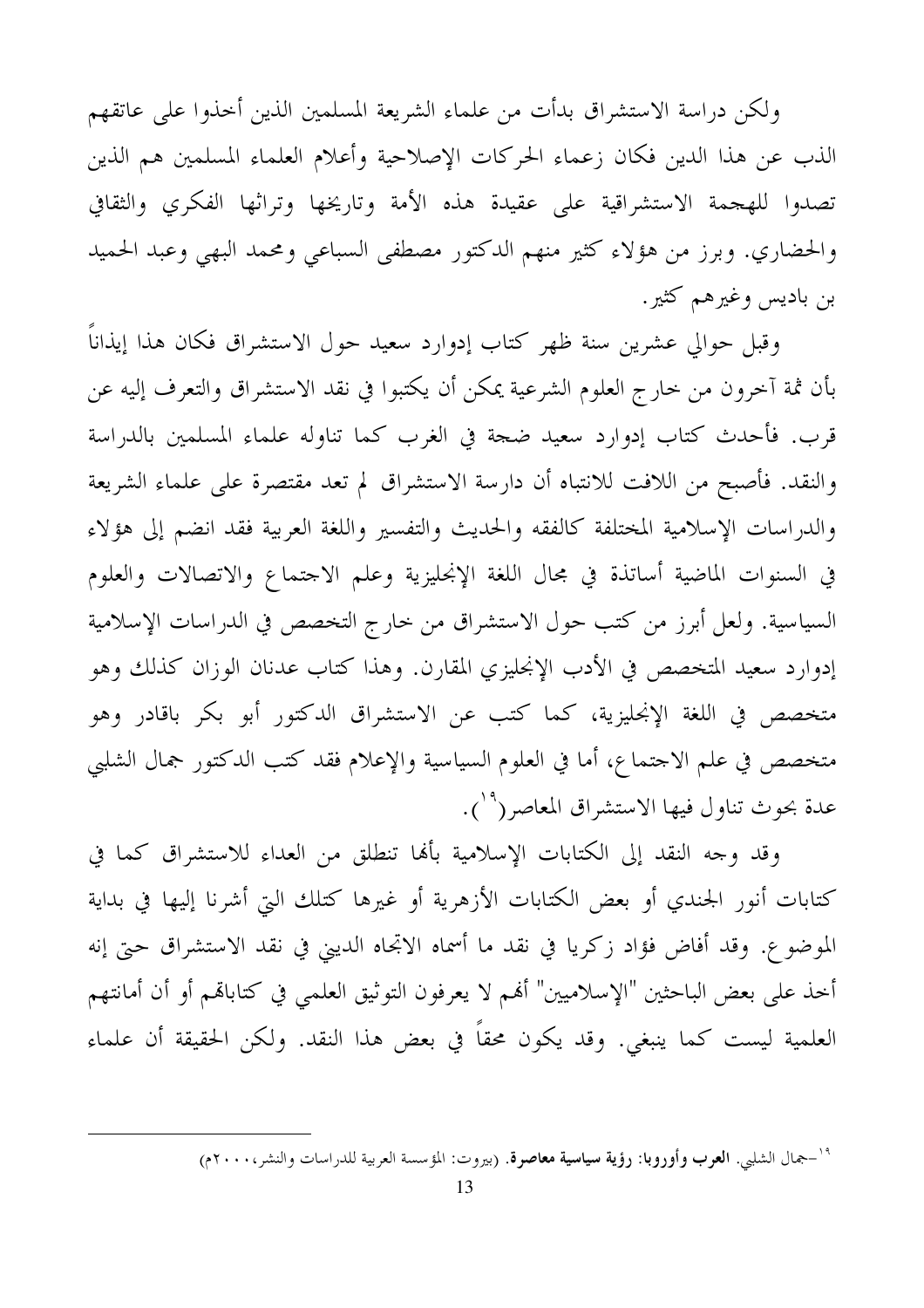الشريعة المسلمين من المفترض ألهم ينطلقون في نقدهم للاستشراق أو للغرب عموماً من قوله تعالى (ولا يجرمنَّكم شنآن قوم على ألاَّ تعدلوا اعدلوا هو أقرب للتقوى واتقوا الله)

كما أن السيد محمد الشاهد تناول هذه القضية في بحث له حول نقد الاستشراق في الكتابات الإسلامية المعاصرة ولعله أضاف إن كثيراً من الكتابات التي تتناول الاستشراق لا تعرف من الاستشراق إلاّ بعض الكتابات القليلة للمستشرقين التي تمت ترجمتها إلى اللغات الإسلامية فتأتى كتابالهم نقلاً عن بعضهم البعض. فما أكثر الكتابات التي انتقدت جولدزيهر ومعظمها إن لم يكن كلها تنتقد ما ترجم لهذا المستشرق للغة العربية أما ً ما ترجم له إلى اللغة الإنحليزية أم ما كتبه في لغته الأصلية فإن هذه الكتابات لا تكاد تكون موجودة. كما انتقد هؤلاء في عدم معرفتهم بجهود المستشرقين المعاصرين في التعريف بالإسلام ونقد النصرانية وضرب كثيراً من الأمثلة على ذلك من الاستشراق الألماني المعاصر. وللدكتور قاسم السامرائي ملاحظات شبيهة بحكم احتكاكه بالاستشراق الهولندي ومعرفته بمم معرفة وثيقة.

ولعل الكتابات في العصر الحاضر تناولت العلاقة بين الإسلام والغرب أو العالم العربي والغرب وبخاصة في ضوء ازدياد قوة وسائل الإعلام وانتشار نفوذها حتى أصبحت كما ذكر الرئيس البوسني على عزت بيجوفيتش في كتابه القيم ( الإسلام بين الشرق والغرب) أكثر خطورة من الدكتاتوريات السابقة لقدرته الطاغية على التأثير في الجماهير. ولعل هذا ما يفسر لنا دخول علماء السياسية والاتصال لهذا المجال الحيوي. فهذا غسان سلامة ( المتخصص في العلوم السياسية ) يرى أن انتشار مراكز البحث والمعاهد وأقسام الدراسات الشرق أوسطية والمكتبات إنما هي " نوع من الامتداد الطبيعي والمنطقى لظاهرة الاستشراق وأطلق عليها "مرحلة الاستشراق الجديدة."(``)

ولكن التساؤل الذي يطرح نفسه بإلحاح في أي مجال من محالات المعرفة ينبغي أن ندرس الاستشراق؟ وهل الاستشراق شيء واحد أو إنه متعدد؟ الحقيقة إن الاستشراق لم يعد

<sup>&</sup>lt;sup>7٠</sup>– غسان سلامة،" العرب والمسلمون في كتابين جديدين." في **مجلة الفكر العربي ،** س ٢ العدد ١٤ ، ١٩٨٠ ص ٢٢٣ نقلاً عن جمال الشلبي ، المرحع السابق ص ٣٧.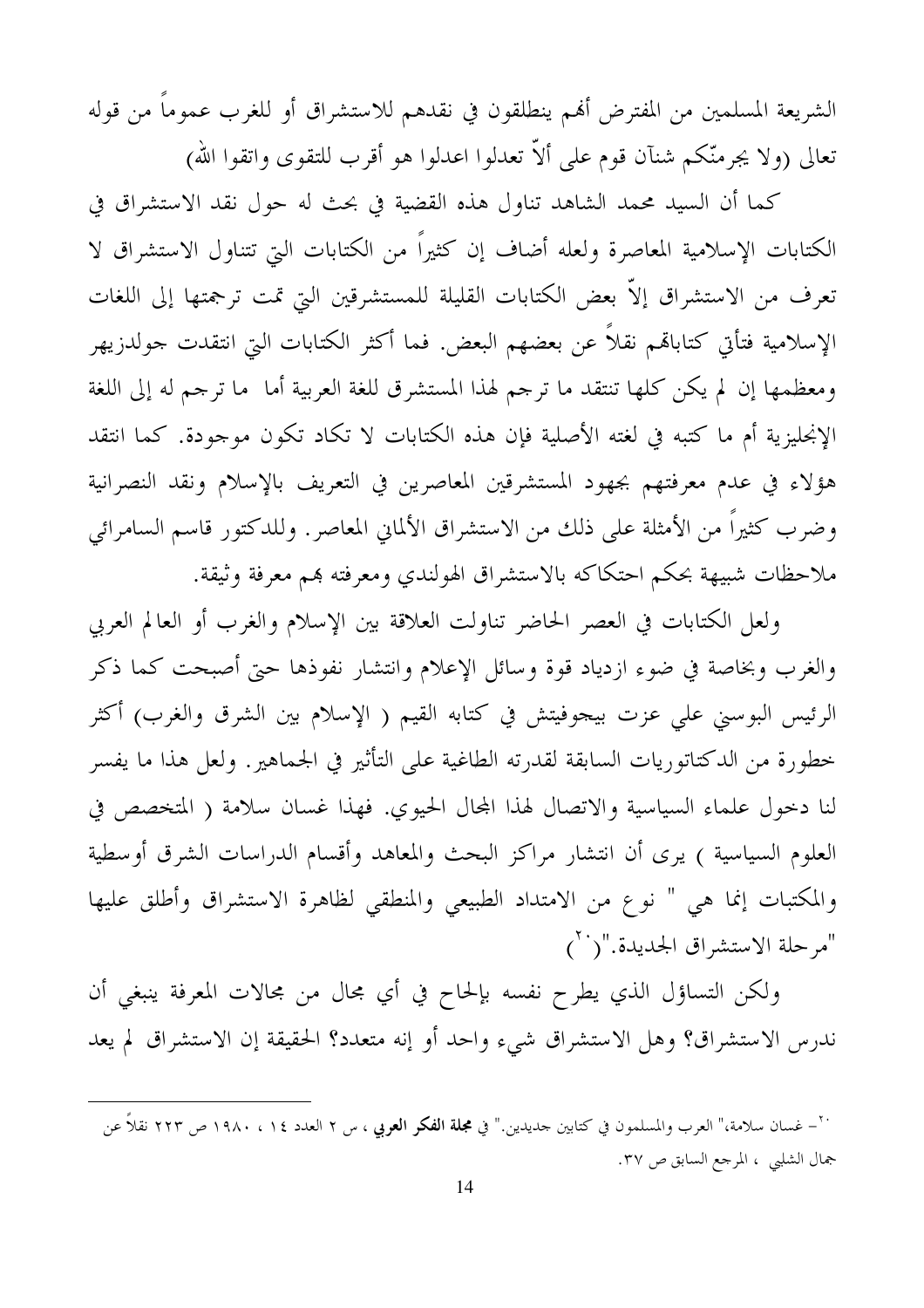شيئاً واحداً من ناحية الدراسة والتخصص فقد توزعت اهتمامات المستشرقين القدماء إلى عشرات التخصصات حيث أصبحت دراسة الإسلام والعالم الإسلامي تتم من خلال أقسام الاجتماع والجغرافيا والتاريخ وعلم الإنسان والأديان ومن خلال أقسام دراسات المناطق والدراسات الإقليمية وغيرها من الأقسام.

فبالرغم من تعدد الأقسام التي تدرس العالم الإسلامي وقضاياه لكن كثيراً من الجامعات تحافظ على وجود قسم دراسات الشرق الأدنى أو الشرق الأوسط للتنسيق فيما بينها وكأنه الرابط الأخير بالدراسات الاستشراقية القديمة والتي يتم فيها دراسة كتابات المستشرقين التقليديين مثل بروكلمان وجولدزيهر وشاحت وبوزوورث وبرنارد لويس وغيرهم. وفي هذه الأقسام يتم تسجيل رسائل الدراسات العليا كما يحدث في كل من جامعة برنستون وجامعة كولومبيا وجامعة كاليفورنيا في بيركلي وفي جامعة كاليفورنيا بمدينة لوس أنحلوس.

وقد أصبح يشارك الاهتمام بالدراسات العربية والإسلامية مراكز البحوث والمعاهد المتخصصة في دراسة الشرق الأوسط وهذه وإن لم تكن أكاديمية في مناهجها ولكنها تستعين بالأكاديميين أو إن الأكاديميين هم الذين يقومون بالعمل فيها وإدارتها. وإن كانت بعض المعاهد تستعين بالسياسيين أو الدبلوماسيين القدامي مثل معهد الشرق الأوسط بواشنطن العاصمة أو معهد دراسات الشرق الأدنى في واشنطن أيضاً.

والسؤال كيف ندرس الاستشراق هل هو اتجاه فكري يتم دراسته من حلال أقسام كليات الشريعة واللغة العربية والعلوم الاجتماعية أو يمكن أن نفرد دراسة الاستشراق من خلال كليات يمكن أن نطلق عليها كليات الدراسات الأوروبية والأمريكية؟ ما دام الاستشراق قد انتقل من الوضع القديم إلى وضع أصبح فيه يتناول العالم الإسلامي من جميع الجوانب ويستخدم مناهج البحث الخاصة بالعلوم المختلفة كالعلوم الاجتماعية وعلوم الاتصال وعلوم اللغة وغيرها. وما دام الباحث الغربي الذي ينطلق لدراسة العالم الإسلامي إنما هو ابن بيئته ولا يختلف تكوينه الفكري والمنهجى عن أي أكاديمي غربي في أي مجال من المحالات المختلفة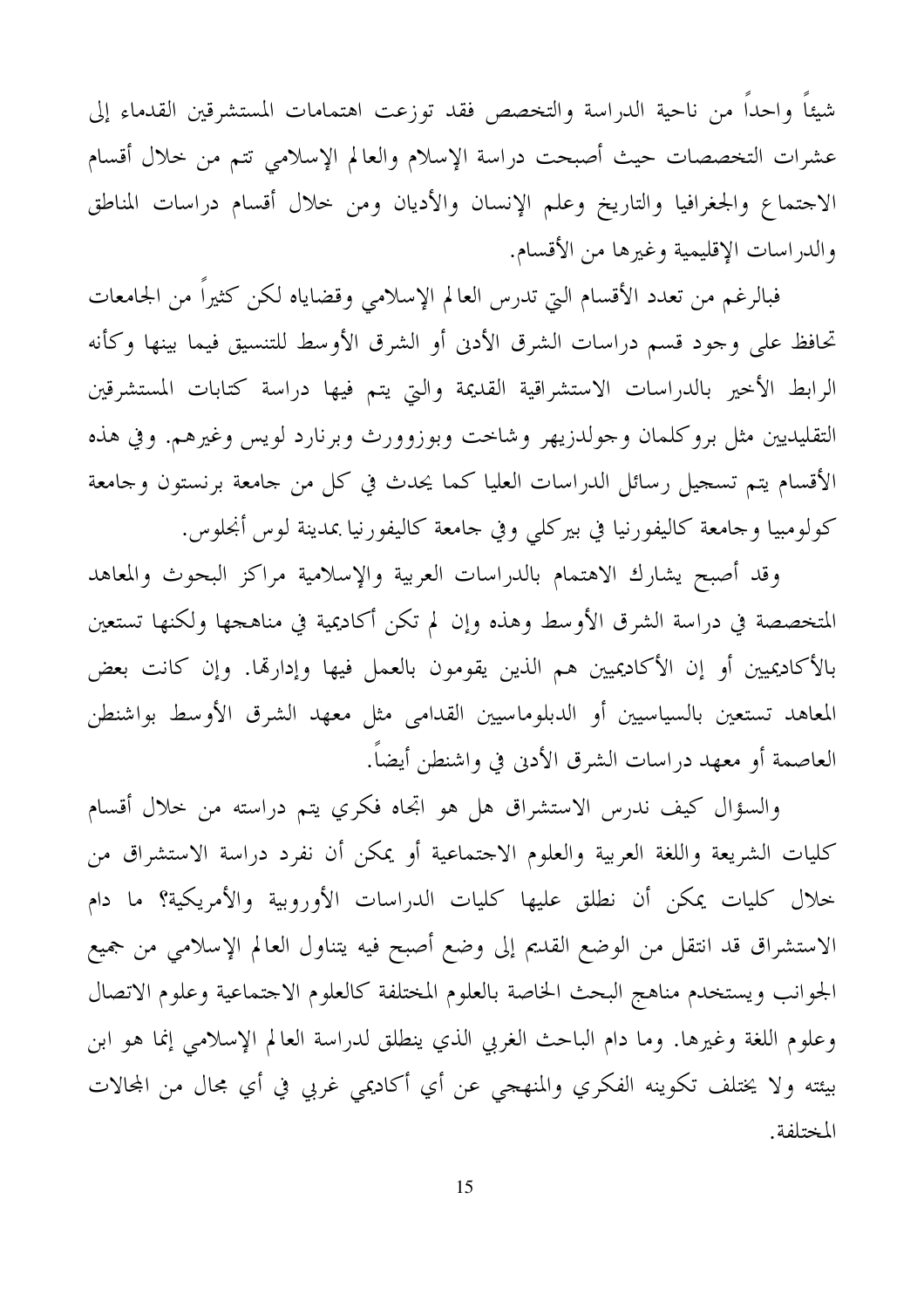ولذلك فإن المطلوب في مواجهة الهجمة الاستشراقية أن نعرف الغرب معرفة دقيقة في جميع جوانب الحياة فلا بد أن يتم دراسة الغرب في أقسام علم الاجتماع والتاريخ واللغة وعلم النفس والاتصال وقد حضرت مؤتمراً في عمّان (١٠-١٢ أبريل ٢٠٠٠م) حول العلاقات العربية الأمريكية وقد تناول عدد من الباحثين صورة العرب والمسلمين في الإعلام الأمريكي ولكنهم لم يتعمقوا في فهم هذا الإعلام وعلاقته بالحكومة الأمريكية وهل تستطيع الحكومة الأمريكية التأثير في وسائل الإعلام. فقد فعلت هذا الأمر في حرب الخليج الثانية حيث أصرت على أن تكون أخبار هذه الحرب صادرة عن غرفة عمليات تابعة للقوات الأمريكية أو قوات الحلفاء. و لم تشر أي من الأوراق المقدمة لارتباط الحكومة الأمريكية بعقود تسلح مع عدد من كبريات الشركات الأمريكية التي تمتلك بعض كبريات وسائل الإعلام الأمريكية كما أشار مؤلفا كتاب( مصادر غير موثوقة.)(``)

ولتكن البداية في دراسة الاستشراق في العصر الحاضر أن ينطلق الباحث المسلم بمعرفة الإسلام معرفة حقيقية من مصادره الأصلية فيعرف كيف دوّن القرآن الكريم وكيف دوّن الحديث الشريف وما مصطلح الحديث كما عليه أن يعرف أساسيات الإسلام وثوابته الكبرى كما لا يمنع أن يعرف بعض التفاصيل في الفقه والحديث والتفسير واللغة فكيف يمكن لنا أن ننتقد الكتابات الغربية حول الإسلام والمسلمين ونحن لا نعرف إسلامنا معرفة أصيلة.

أما الأمر الثاني فعلينا أن نعرف اللغات الأوروبية معرفة تمكننا من قراءة ما كتبه الغربيون بلغاته الأصلية حتى نستطيع أن نفهم فهماً دقيقاً ما قالوه فلا نقع في التأويل والتفسير بدون أساس علمي صحيح. وعلينا أن نفهم المحتمعات الغربية ذلك أن الباحثين الغربيين في قضايا العالم الإسلامي إنما هم نتاج بيئتهم وإن كثيراً من القضايا التي ينتقدون فيها الإسلام إنما هم أولى بنقد أنفسهم فيها. ويحضرني في هذه المناسبة حواراً رواه منصر بينه وبين أحد المغاربة

<sup>-</sup>Martin A. Lee& Norman Solomon . Unreliable Sources: a Guide to Detecting 21 Bias in News Media. (New York: Carol Publishing Group, 1992.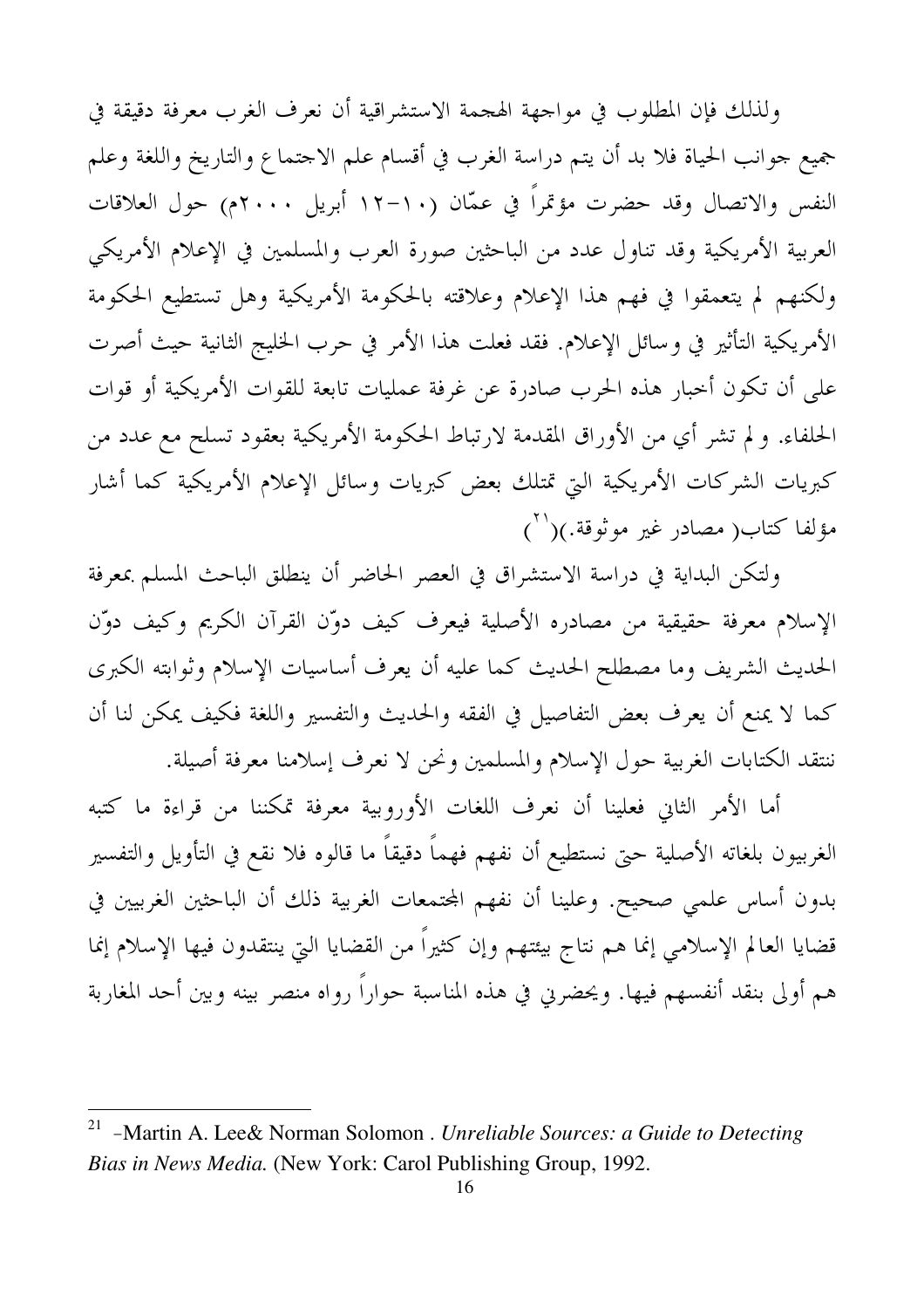حيث قال المغربي للمنصّر لماذا تأتوننا تدعوننا للأخلاق والإيمان بالمسيح أليس من الأولى أن تدعوا بني قومكم لمنع الانحرافات الأخلاقية وشرب الخمور وغير ذلك من المعاصي؟ ولعل الدراسة الصحيحة للاستشراق أن لا تتوقف معرفتنا بما يدور في الأوساط العلمية في الغرب عن طريق قراءة بعض الإنتاج العلمي فلا بد أن يكون لنا وجود فاعل في المؤتمرات والندوات وأن نشارك في الإصدارات العلمية باللغات الأوروبية المختلفة. فكم مادة تدرس في الجامعات الغربية باسم مدخل إلى الدين الإسلامي ويكون الكتاب المنهجي في هذه المادة كتبه مسلم باللغات الأوروبية؟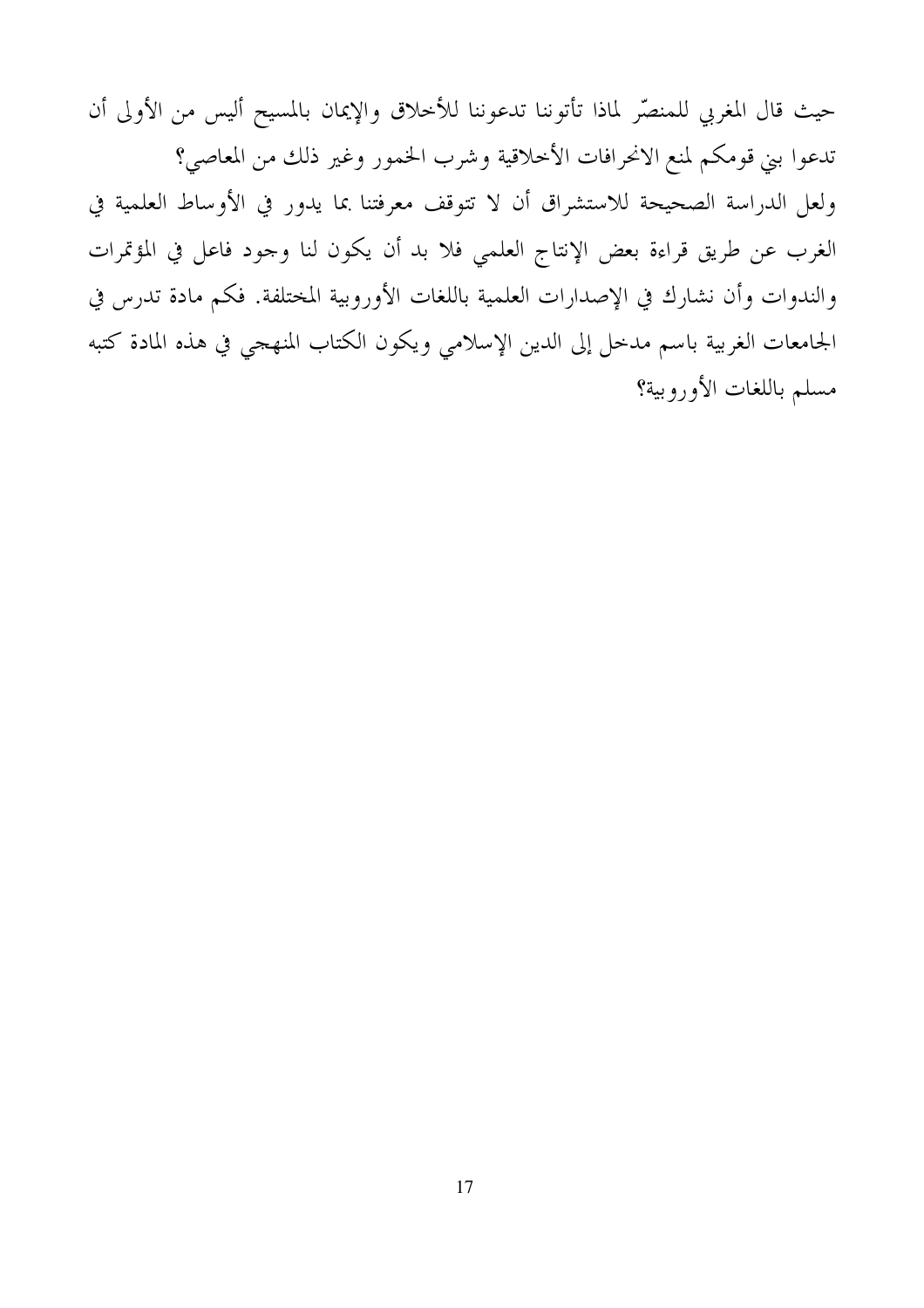## الخاتمة

من الصعب تصنيف الاستشراق ضمن المذاهب الفكرية المعاصرة كالماسونية والبهائية أو غيرها رغم أن الموسوعات التي تصدر في العالم الإسلامي تصنفه ضمن هذا التصنيف كما ألها تصنفه ضمن وسائل الغزو الفكري. ولا بد أن لهذا الرأي بعض الوجاهة ولكن الحقيقة أن الاستشراق يمكن أن يشكل تياراً فكرياً في جميع مجالات الحياة في العقيدة وفي اللغة وفي التاريخ وفي الاجتماع وفي السياسة وفي الاقتصاد. حتى إن كثيراً من الذين يكتبون في العالم العربي لا يختلفون في منطلقالهم عن الكتابات الغربية. ولعل من هذه التأثيرات أن وسائل الإعلام العربية تطلق باستمرار على الحركات الإسلامية أو الإسلاميين مصطلح الأصوليين أو الأصولية الإسلامية أو المتشددين وكأن وسائل الإعلام العربية الإسلامية إنما هي مرآة تعكس ما تكتبه الصحف ووسائل الإعلام الغربية.

ويمكننا أن نضيف إن ما قدمته السينما العربية لمحاربة الثوابت الإسلامية في الأسرة والأخلاق يتفوق بمءات المرات ما قدمته وسائل الإعلام الغربية فإن الأفلام الأمريكية مثلاً وبخاصة التي لا تترجم– قبل أن تظهر الشو تايم (Show Time )التي تعتز بألها تستطيع أن تنقل إلينا الفكرة والصورة معاً واستطاعت أن تتغلب على موضوع صعوبة قراءة الترجمة– لا يعد شيئاً مذكوراً مقابل ما قدمته السينما العربية أو وسائل الإعلام العربية الإسلامية من تشويه حقيقة الإسلام ومسلماته. ومن الموضوعات الأثيرة في وسائل الإعلام هذه موقف الإسلام من المرأة أو حقوقها، وكذلك قضية الإسلام والسياسة والعلمنة.

إننا بحاجة إلى أن نعرف الاستشراق القديم وكذلك الدراسات العربية والإسلامية والدراسات الإقليمية أو دراسات المناطق الموجودة في الغرب في الوقت الحاضر، ونحن بحاجة أكثر إلى أن نعرف الغرب معرفة وثيقة حتى نستطيع أن نحافظ على هويتنا في وجه التيارات الفكرية التي تستطيع وسائل الإعلام الغربية نشرها بما لديها من أجهزة قوية وإمكانات ضخمة.